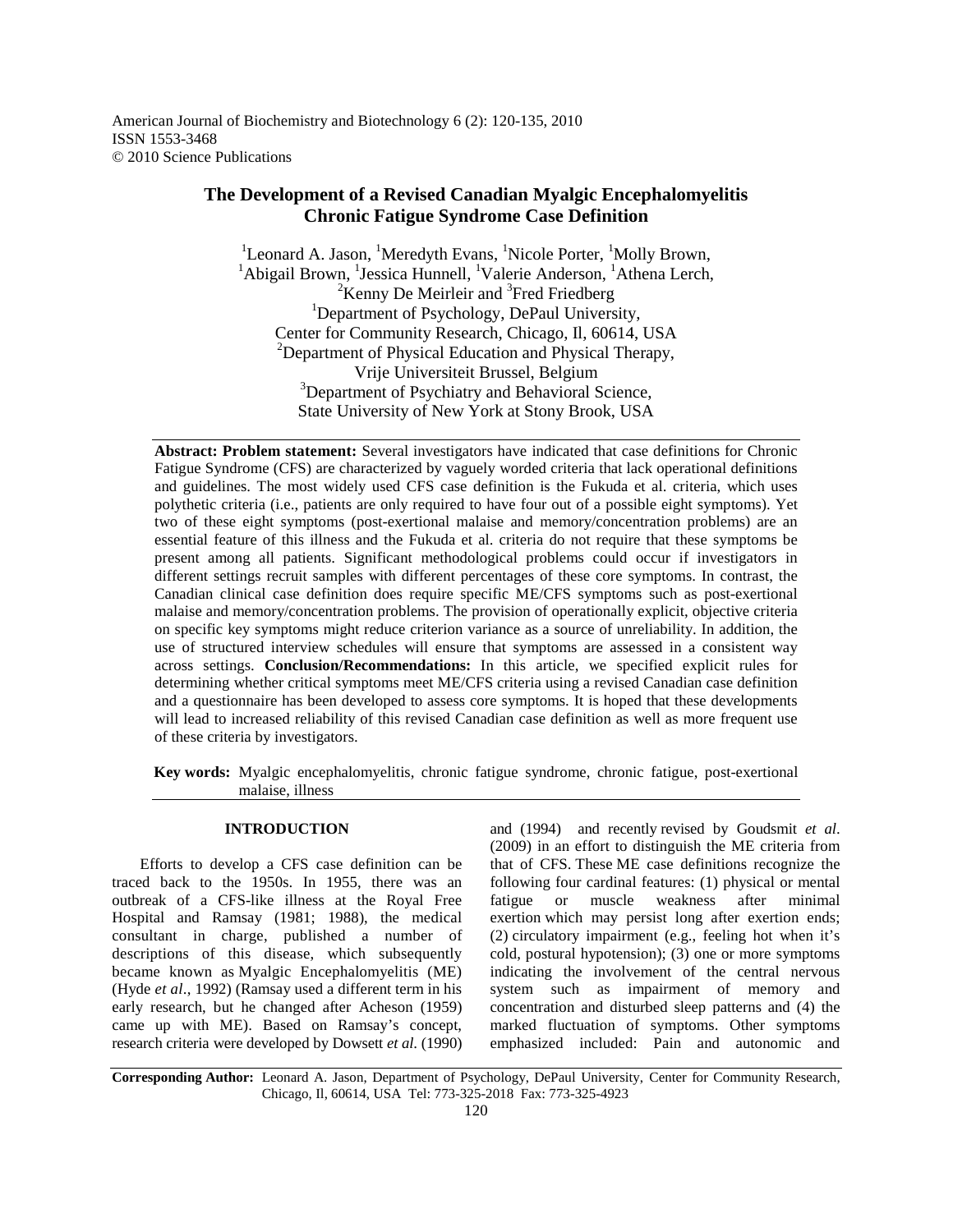immunological abnormalities and physicians were alerted to inappropriate night or daytime sweating, gastro-intestinal disturbances, dizziness or vertigo, hyperacusis, blurred vision, sore throat, headaches and intolerance to alcohol. When Jason *et al*. (2003) attempted to operationalize some of these ME criteria by selecting individuals with postexertional malaise, memory and concentration impairment and fluctuation of symptoms and then compared these patients to those meeting the current US definition of CFS (Fukuda *et al*., 1994), the ME criteria selected a more symptomatic group of patients.

 In 1998, Holmes *et al*. (1988) constructed the first US working case definition of CFS. According to this case definition, individuals needed to report six or more months of persistent or relapsing, debilitating fatigue that does not resolve with bedrest to meet criteria. Also, participants were required to report at least 8 of 11 minor symptoms (fever or chills, sore throat, lymph node pain, muscle weakness, muscle pain, post-exertional malaise, headaches of a new or different type, migratory arthralgia, neuropsychiatric complaints, sleep disturbance and a sudden onset of symptoms). Participants were also required to report at least a 50% impairment of daily functioning, as compared to premorbid levels. As the Holmes *et al*. (1988) criteria were utilized in research and practice, it became evident that there were numerous inconsistencies in interpretation and classification. For example, Katon *et al*. (1991) found that patients with CFS were indistinguishable from those with chronic fatigue not meeting the (Holmes *et al*., 1988) CDC criteria. Another major concern was that the requirement of eight or more minor symptoms could inadvertently select for individuals with psychiatric problems (Katon and Russo, 1992).

 A few years later, another set of more broadly defined CFS criteria were developed by British researchers (Sharpe *et al*., 1991). To qualify for a diagnosis of CFS using the British CFS criteria, the following features needed to be present: (1) fatigue must be the principal symptom; (2) the syndrome must be definite in onset and not lifelong; (3) the syndrome must be severe, disabling and have an effect on physical and mental (cognitive) functioning; (4) the syndrome must have been present for six months or more than 50% of the time and (5) other symptoms may be present, particularly myalgias, mood and sleep disturbance. These criteria were not frequently used by investigators, as they were considered considerably broader than the Holmes *et al*. (1988) criteria and a few years later, international consensus developed a new CFS case definition (Fukuda *et al*., 1994).

 In 1994, with sponsorship from the Centers for Disease Control and prevention (CDC) in the US, a revised case definition for CFS (Fukuda *et al*., 1994) was developed and it is now used throughout the world. This CFS case definition requires a person to experience six or more months of chronic fatigue of new or definite onset, that is not substantially alleviated by rest, not the result of ongoing exertion and that results in substantial reductions in occupational, social and personal activities. To be diagnosed with CFS, individuals also need to have the concurrent occurrence of four or more of eight symptoms that do not predate the fatigue and persists for six or more months since the onset (e.g., sore throat, lymph node pain, muscle pain, joint pain, post-exertional malaise, headaches of a new or different type, memory and concentration difficulties and unrefreshing sleep). Although the first CFS criteria published by Holmes *et al*. (1988) (as specified by the Schluederberg *et al*. (1992) revision), excluded individuals with the presence of anxiety disorders, somatoform disorders and nonpsychotic or nonmelancholic depression prior to CFS onset, these conditions were no longer exclusionary under the Fukuda et al. case definition. Jason *et al*. (2001) compared the Fukuda *et al*. (1994) and Holmes *et al*. (1988) criteria and found that the Holmes *et al*. (1988) criteria selected a group of patients with higher symptomatology and functional impairment.

 Unfortunately, the current US case definition for CFS (Fukuda *et al*., 1994) is characterized by vaguely worded criteria that are lacking operational definitions and guidelines to assist health care professionals in their interpretation and application of the diagnostic tool (Jason *et al*., 1999a; Reeves *et al*., 2003). In order to provide more guidelines and specific criteria for this case definition, the CDC developed an empiric case definition for CFS that involves assessment of symptoms, disability and fatigue (Reeves *et al*., 2005). The CDC empiric case definition assesses disability using the Medical Outcomes Study Short Form-36 Health Survey (SF-36) (Ware *et al*., 2000); symptoms using the Symptom Inventory (Wagner *et al*., 2005) and fatigue using the Multidimensional Fatigue Inventory (Smets *et al*., 1995). However, using these new empiric criteria, the estimated prevalence rates of CFS have increased to 2.54% (Reeves *et al*., 2007), rates that are about ten times higher than prior CDC estimates (Reyes *et al*., 2003) and prevalence estimates of other investigators (Jason *et al*., 1999b) using the Fukuda et al. criteria. It is possible that the increase in CFS prevalence in the United States is due to a broadening of the Fukuda et al. case definition in an attempt to operationalize the criteria. Further, the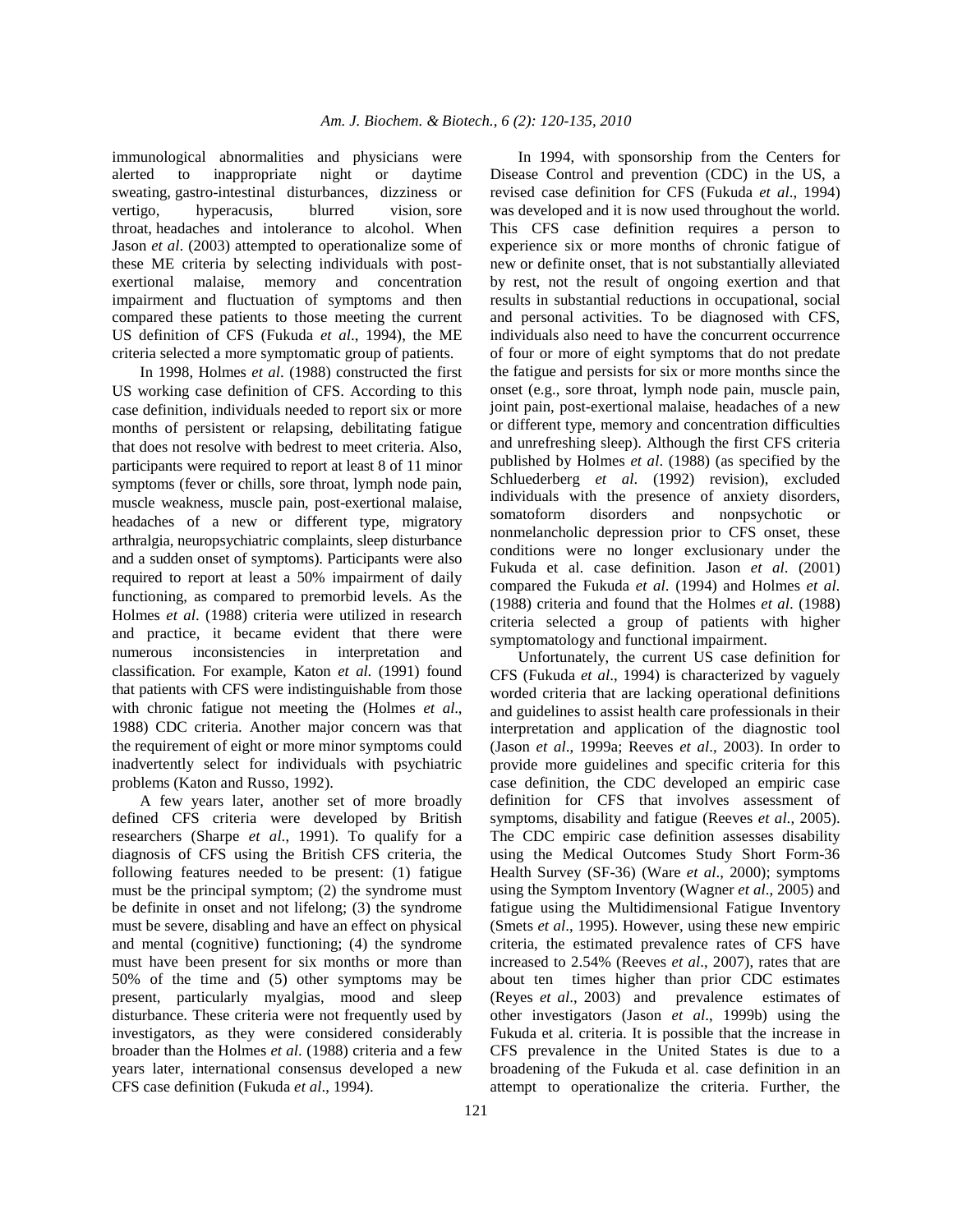empiric case definition has potential for inclusion of cases with primary psychiatric conditions. In support of this thesis, Jason *et al*. (2009a) found that 38% of those with a diagnosis of a Major Depressive Disorder were misclassified as having CFS using the new CDC empiric case definition.

 The Fukuda *et al*. (1994) case definition uses polythetic criteria, that is, a set of symptoms in which not all need to be present to make a diagnosis. The use of polythetic criteria derived by expert committees (as is the case with CFS) may not be methodologically sound (Jason and Choi, 2008). For example, use of polythetic criteria may result in the comparison of two different groups of patients within the same diagnostic category or similar groups in different diagnostic categories. Because the Fukuda *et al*. (1994) criteria only require four symptoms out of a possible eight, critical CFS symptoms such as post-exertional malaise and memory and concentration problems are not required of all patients and this might further complicate identification of comparable samples. In contrast, a CFS case definition developed in Australia by Lloyd *et al*. (1990) stipulated that post-exertional malaise, as well as memory and concentration difficulties were central for a diagnosis (this definition has not been frequently used, as is true with the British criteria). As mentioned above, the earlier ME definition involves two primary symptoms: post-exertional malaise and impairment of memory and concentration (Dowsett *et al*., 1994).

 A clinical case definition for ME/CFS that is called the Canadian criteria also specified the these two core symptoms as well as several other symptoms (Carruthers *et al*., 2003). (The acronym ME/CFS refers to Myalgic Encephalomyelitis and Chronic Fatigue Syndrome, according to the Canadian Case Definition. The patient community has felt that the term chronic fatigue syndrome trivializes the seriousness of this illness, as the illness is typified by many severe symptoms in addition to fatigue and fatigue is generally regarded as a common symptom experienced by many otherwise healthy individuals in the general population. The term Myalgic Encephalomyelitis had been used prior to the use of the term chronic fatigue syndrome (Acheson, 1959). The Canadian clinical case definition specifies that post-exertional malaise must occur with a loss of physical or mental stamina, rapid muscle or cognitive fatigability, usually taking 24 hours or longer to recover. In addition, there need to be two or more neurological/cognitive manifestations (e.g., confusion, impairment of concentration and short term-memory). There also needs to be unrefreshing sleep or poor sleep quantity or rhythm disturbance, as well as a significant

degree of arthralgia and/or myalgia (there are a small number of patients with no pain or sleep dysfunction and a diagnosis can only be given when these individuals have a classical case with an infectious illness onset). Finally, there needs to be at least one symptom from two of the following categories: autonomic manifestations (neurally mediated hypotension, light headedness), neuroendocrine manifestations (e.g., recurrent feelings of feverishness and cold extremities) and immune manifestations (e.g., recurrent sore throats). Jason *et al*. (2004) compared persons meeting the Canadian clinical case definition (Carruthers *et al*., 2003), the Fukuda et al. criteria and people experiencing chronic fatigue explained by psychiatric reasons. The Canadian criteria, in contrast to the Fukuda et al. criteria, selected cases with less psychiatric comorbidity, more physical functional impairment, more fatigue/weakness and neuropsychiatric and neurology symptoms. Moreover, those meeting the Canadian criteria were more symptomatically different from the psychiatricallycaused chronic fatigue group than those meeting the Fukuda *et al*. (1994) criteria.

 Jason *et al*. (2006) later used the Canadian case definition model to develop a pediatric case definition for ME/CFS. To meet criteria, youth needed to meet the following six classic categories including fatigue, postexertional malaise; unrefreshing sleep, or disturbance of sleep quantity or rhythm; myofascial pain, joint pain, abdominal and/or head pain; two or more neurological/cognitive manifestations and at least one symptom from two of three subcategories including autonomic manifestations, neuroendocrine manifestations, or immune manifestations. In order to operationalize these symptoms, a questionnaire was developed with specific questions relating to each of the categories above. Jason *et al*. (2010a) found that the Fukuda *et al*. (1994) criteria was less sensitive than the Pediatric ME/CFS criteria in identifying pediatric ME/CFS cases. Jason *et al*. (2010a) developed a separate classification for those who met almost all criteria termed the Moderate ME/CFS clinical criteria. The group that meets full criteria might be most appropriately used for research criteria, whereas those with more moderate features are less impaired and more heterogeneous and thus, they might fall under a more clinical case definition.

 More restrictive or more liberal criteria clearly have an effect on who is classified as having CFS but these different definitions also pose difficulties in interpreting results of related studies (Komaroff *et al*., 1996). To deal with these problems, there have been efforts to use statistical methods to classify symptoms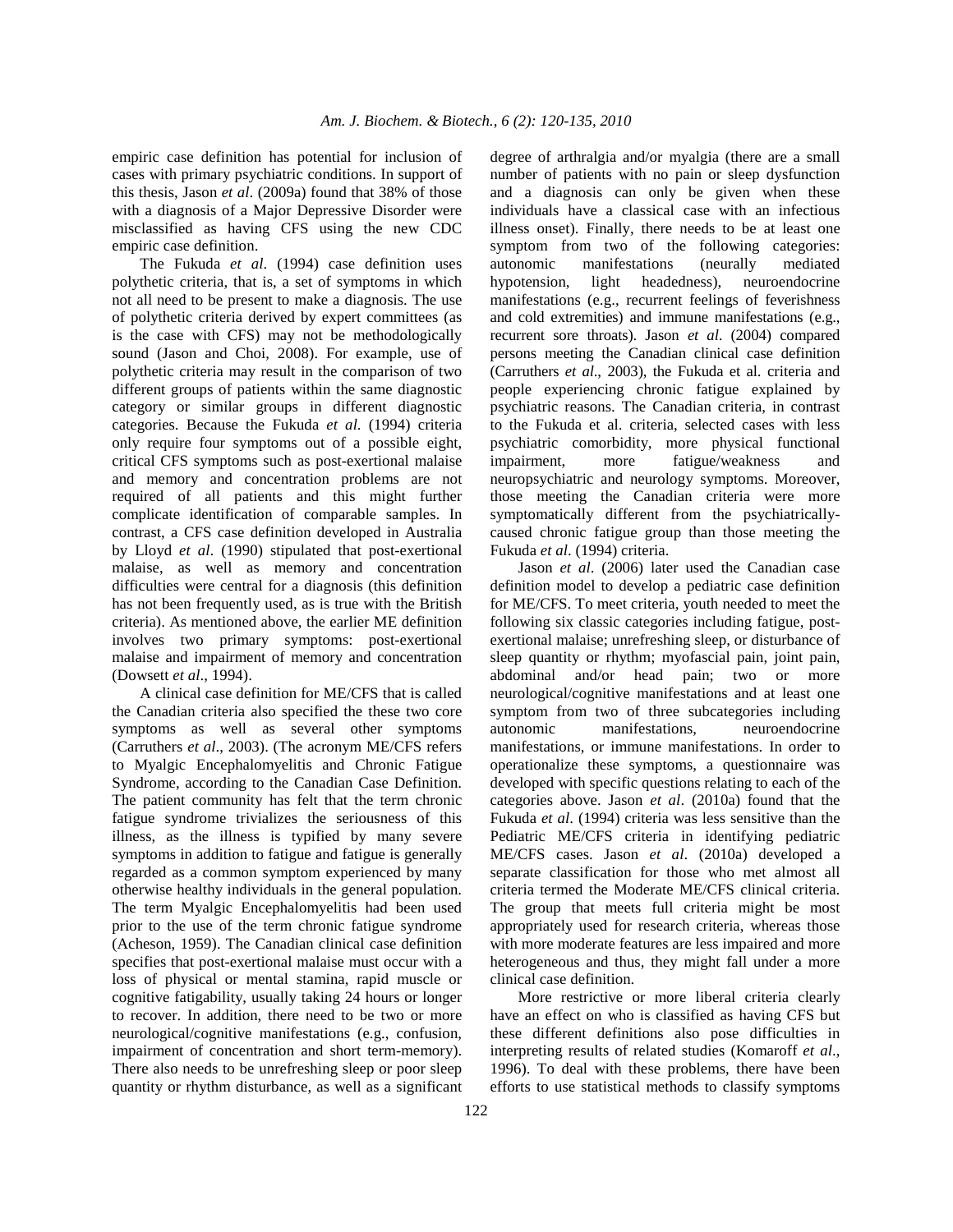of individuals with severe fatigue (Janal *et al*., 2006; Nisenbaum *et al*., 1998; 2004; Sullivan *et al*., 2005). For example, Friedberg *et al*. (2000) found three symptom factors (cognitive problems, flu-like symptoms and neurological symptoms) in a sample of patients with CFS. Also using factor analysis with patients diagnosed with CFS, Ray *et al*. (1992) found the following factors: Emotional distress, fatigue, somatic symptoms and cognitive difficulty. Rowe and Rowe (2002) confirmatory factor analysis with a pediatric sample found muscle pain and fatigue, neurological/cognitive symptoms, abdominal, head and chest pain and both neurophysiological and immunological factors.

 Some of the theoretical benefits of using these types of statistical approaches to better understand symptoms can be demonstrated from a study by Jason *et al*. (2002a). They used factor analysis to provide support for the existence of four distinct components of chronic fatigue: Lack of Energy (fatigue intensity), Physical Exertion (fatigue exacerbated by physical exertion), Cognitive Problems (difficulties with short-term memory, concentration and information processing) and Fatigue and Rest (rest or sleep is not restorative). Two of the primary dimensions of fatigue that emerged in a sample meeting the Fukuda *et al*. (1994) criteria for CFS based on self-report ("CFS-like") were post-exertional fatigue and cognitive problems. Using cluster analysis, Jason and Taylor (2002) found that a majority of individuals with CFS with moderate to severe symptoms could be accurately classified into two clusters both with severe post-exertional fatigue but different levels of improvement after rest. This study also found more severe cognitive problems in the clusters of patients having CFS. These finding support the designation of post-exertional fatigue and cognitive problems as core symptoms, similar to what has been recommended in the ME criteria (Dowsett *et al*., 1994), the Australian case definition (Lloyd *et al*., 1990) and the Canadian clinical case definition for ME/CFS (Carruthers *et al*., 2003).

 Finally, Jason *et al*. (2007) provided individuals with CFS a theoretically driven questionnaire that featured neuropsychiatric, vascular, inflammatory, muscle/joint, infectious and other symptoms. When these theoretically derived symptoms were factor analyzed, a more interpretable factor structure was identified than when factor analysis was applied to the eight Fukuda *et al*. (1994) symptoms. The findings from this study provide empirical support for identifying the following six types of symptoms among those with CFS: neurocognitive, vascular, inflammation, muscle/joint pain, infectious and sleep/post-exertional malaise. Several studies have provided empirical support for examining these different types of symptoms among patients with CFS including post-exertional malaise (Jason *et al*., 2002a; Jason and Taylor, 2002), neuropsychological or cognitive problems (Ray *et al*., 1992; Rowe and Rowe, 2002; Jason *et al*., 2002a), infectious symptoms (Nisenbaum *et al*., 1998; Friedberg *et al*., 2000; Rowe and Rowe, 2002), muscle/joint difficulties (Nisenbaum *et al*., 2004; Rowe and Rowe, 2002), vascular issues (Rowe and Rowe, 2002; Jason *et al*., 2002b), inflammatory problems (Corradi *et al*., 2006) and unrefreshing sleep (Nisenbaum *et al*., 2004; Jason *et al*., 2002a). It is interesting that the Canadian clinical case definition (Carruthers *et al*., 2003) requires all six areas to be assessed, whereas vascular and inflammatory processes are not assessed by the Fukuda et al. CFS criteria. These findings suggest that a broader group of symptoms, ones which are theoretically derived, might be needed to more accurately identify critical symptoms of those with this illness.

 The Canadian case definition requires specific ME/CFS symptoms. However, the provision of operationally explicit, objective criteria is not enough to ensure that scientists can elicit the necessary information to permit them to gather reliable information. There is also a need to construct structured interview schedules that ensure that questions are asked in a consistent way and this increases the chance that data collected in different settings are comparable. This report specifies explicit rules for determining ME/CFS status using a revised Canadian case definition and a questionnaire to assess symptoms (for a copy, write the first author).

**The revised Canadian ME/CFS criteria:** The definition presented in Table 1 has elements of the Fukuda *et al*. (1994) case definition, along with some of the recommendations of Reeves *et al*. (2003). We have also incorporated the structure of the Canadian clinical case definition for ME/CFS developed by Carruthers *et al*. (2003). We believe that requiring specific symptoms does capture the critical symptoms for a person with ME/CFS. However, we have tried to limit the types of symptoms within each of the Canadian criteria categories to allow investigators to more reliably categorize adult patients.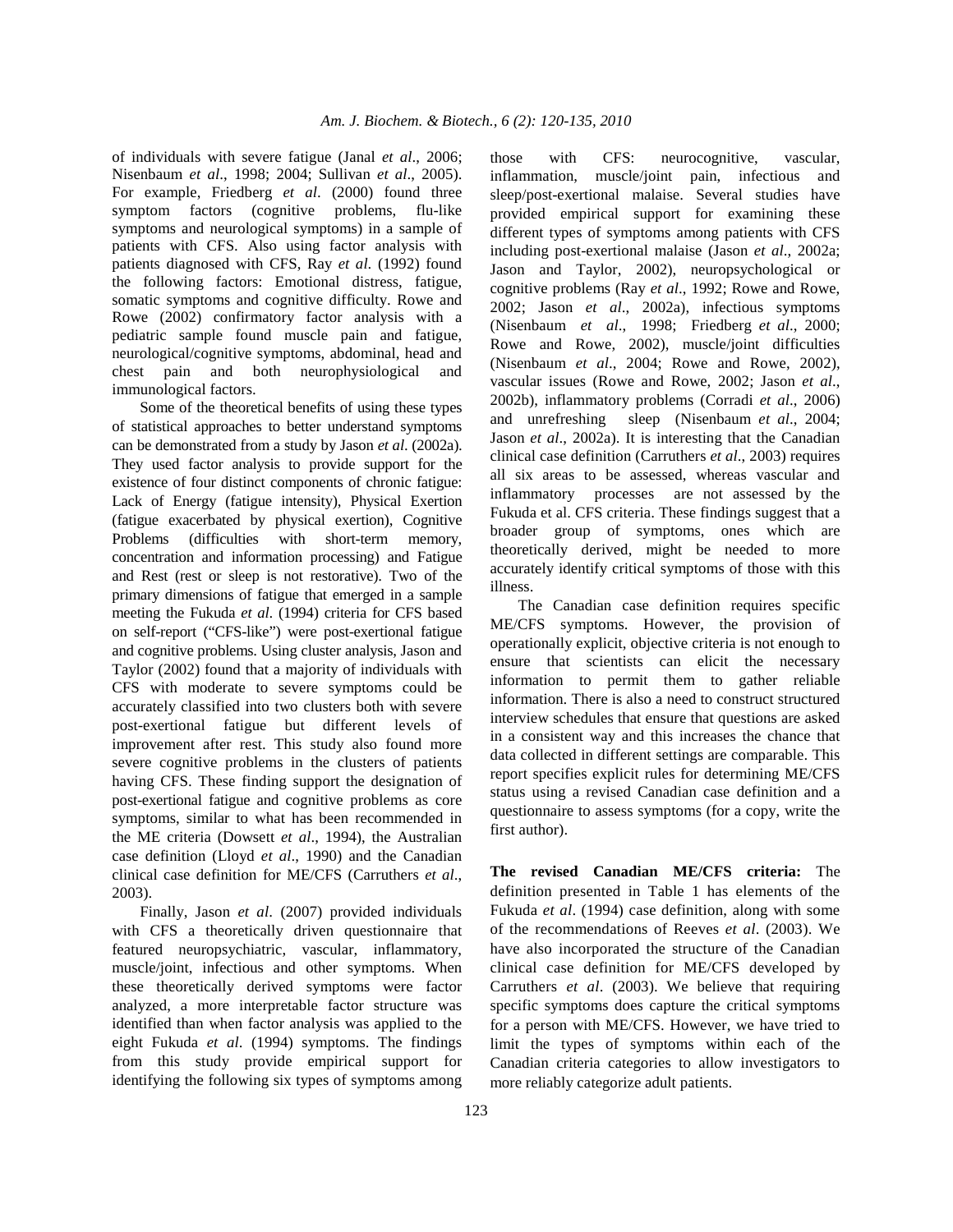#### Table 1: Criteria for the revised Canadian ME/CFS criteria

#### **Definition of Research ME/CFS criteria**

- I. Over the past 6 months, persistent or recurring chronic fatigue that is not lifelong and results in substantial reductions in previous levels of occupational, educational, social and personal activities. The concurrent occurrence of the following classic ME/CFS symptoms (See II through VI), which must have persisted or recurred during the past six months of illness (symptoms may predate the reported onset of fatigue).
- II. Post-exertional malaise and/ or post-exertional fatigue. With activity (it need not be strenuous and may include walking up a flight of stairs, using a computer, or reading a book), there must be a loss of physical or mental stamina, rapid/sudden muscle or cognitive fatigability, postexertional malaise and/or fatigue and a tendency for other associated symptoms within the patient's cluster of symptoms to worsen. The recovery is slow, often taking 2-24 hours or longer.
- III. Unrefreshing sleep or disturbance of sleep quantity or rhythm disturbance. May include unrefreshing sleep, prolonged sleep (including frequent naps), disturbed sleep (e.g., inability to fall asleep or early awakening) and/or day/night reversal.
- IV. Pain (or discomfort) that is often widespread and migratory in nature. At least one symptom from any of the following:

Myofascial and/or joint pain. Myofascial pain can include deep pain, abdomen/stomach pain, or achy and sore muscles. Pain, stiffness, or tenderness may occur in any joint but must be present in more than one joint and lacking edema or other signs of inflammation.

Abdominal and/or head pain. May experience stomach pain or chest pain. Headaches often described as localized behind the eyes or in the back of the head. May include headaches localized elsewhere, including migraines. Headaches would need to be more frequent than they were before, which would indicate new pattern, of a new type as compared to headaches previously experienced (i.e., location of pain has changed, nature of pain has changed), or different in severity type as compared to headaches previously experienced by the patient.

- V. Two or more neurological/cognitive manifestations:
- Impaired memory (self-reported or observable disturbance in ability to recall information or events on a short-term basis)
- Difficulty focusing vision and attention (disturbed concentration may impair ability to remain on task, to screen out extraneous/excessive stimuli)
- Loss of depth perception
- Difficulty finding the right word
- Frequently forget what wanted to say
- Absent mindedness
- Slowness of thought
- Difficulty recalling information
- Need to focus on one thing at a time
- Trouble expressing thought
- Difficulty comprehending information
- Frequently lose train of thought
- Sensitivity to bright lights or noise
- Muscle weakness/muscle twitches
- VI. At least one symptom from two of the following three categories:
- 1. Autonomic manifestations: Neurally mediated hypotension, postural orthostatic tachycardia, delayed postural hypotension, palpitations with or without cardiac arrhythmias, dizziness or fainting, feeling unsteady on the feet--disturbed balance, shortness of breath, nausea, bladder dysfunction, or irritable bowel syndrome.
- 2. Neuroendocrine manifestations Recurrent feelings of feverishness and cold extremities, subnormal body temperature and marked diurnal fluctuations, sweating episodes, intolerance of extremes of heat and cold, marked weight change-loss of appetite or abnormal appetite.
- Immune manifestations: Recurrent flu-like symptoms, non-exudative sore or scratchy throat, repeated fevers and sweats, lymph nodes tender to palpitation--generally minimal swelling noted, new sensitivities to food, odors, or chemicals.
- VII. Exclusionary versus Non-Exclusionary conditions:
- A. Exclusionary conditions:
- 1. Any active medical condition that may explain the presence of chronic fatigue, such as:
- i. Untreated hypothyroidism
- ii. Sleep apnea
- iii. Narcolepsy
- iv. Malignancies
- v. Leukemia
- vi. Unresolved hepatitis
- vii. Multiple Sclerosis
- viii. Juvenile rheumatoid arthritis
- ix. Lupus erythematosus
- x. HIV/AIDS
- xi. Severe obesity (BMI greater than 40; but if weight gain follows onset of ME/CFS, the patient could meet the Clinical Criteria)
- xii. Celiac disease
- xiii. Lyme disease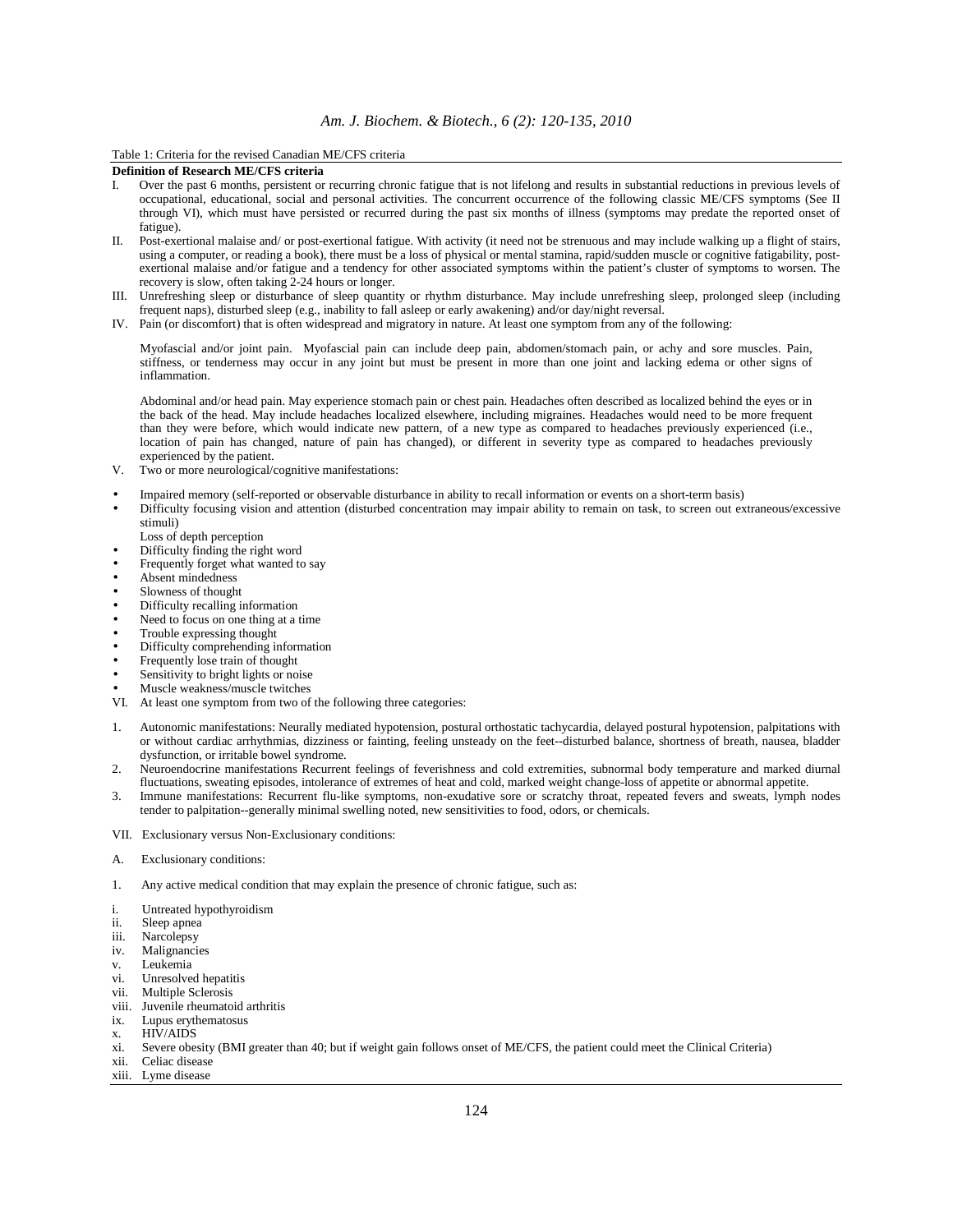#### Table 1: Continued

- 2. Some active psychiatric conditions that may explain the presence of chronic fatigue, such as:
- i. Schizophrenia or psychotic disorders
- ii. Bipolar disorder
- iii. Active alcohol or substance abuse-except as below:
- a. Alcohol or substance abuse that has been successfully treated and resolved should not be considered exclusionary. iv. Active anorexia nervosa or bulimia nervosa-except as below:
- b. Eating disorders that have been treated and resolved should not be considered exclusionary.
- v. Depressive disorders with melancholic or psychotic features
- B. Not necessarily exclusionary
- 3. May have presence of concomitant disorders that do not adequately explain fatigue and are, therefore, not necessarily exclusionary.
- i. Psychiatric diagnoses such as:
	- a. Anxiety disorders
	- b. Somatoform disorders
	- c. Depressive disorders
- ii. Other conditions defined primarily by symptoms that cannot be confirmed by diagnostic laboratory tests, such as:
	- a. Multiple food and/or chemical sensitivity
- b. Fibromyalgia
- iii. Any condition under specific treatment sufficient to alleviate all symptoms related to that condition and for which the adequacy of treatment has been documented.
- iv. Any condition that was treated with definitive therapy before development of chronic symptomatic sequelae.
- v. Any isolated and unexplained physical examination, laboratory or imaging test abnormality that is insufficient to strongly suggest the existence of an exclusionary condition.

 The Canadian ME/CFS clinical case definition (Carruthers *et al*., 2003), states that "The patient must have a significant degree of new onset, unexplained, persistent, or recurrent physical and mental fatigue that substantially reduces activity level" (p.6) and "the fatigue should be severe enough to substantially reduce the patient's activity level, usually by approximately 50%" (p.14). Finally, the authors indicate that the illness usually has a distinct onset (although it may be gradual) and it persists for at least 6 months.

**The Fukuda** *et al***. (1994) case definition states the following:** A case of the chronic fatigue syndrome is defined by the presence of the following: (1) clinically evaluated, unexplained, persistent or relapsing chronic fatigue that is of new or definite onset (has not been lifelong); is not the result of ongoing exertion; is not substantially alleviated by rest and results in substantial reduction in previous levels of occupational, educational, social, or personal activities and (2) the concurrent occurrence of four or more of the following symptoms, all of which must have persisted or recurred during 6 or more consecutive months of illness and must not have predated the fatigue (p.956).

 Given that some language used in the Fukuda *et al*. criteria is vague, we have created operational definitions to improve diagnostic reliability.

 According to the Fukuda *et al*. (1994) criteria, a 6 month period could have been over the last 6 months, or during a 6 month period a few years ago. We believe

that the survey item should specify that these symptoms should be assessed over the last 6 months in order to determine a current ME/CFS diagnosis. It is also unclear what is meant by "persisted or recurred." This phrase has generally referred to a symptom that has been ongoing and constant, but sometimes there are good periods and bad periods. We now operationalize this phrase by assessing how often the person has experienced the symptom (fatigue or other symptoms) over the past 6 months using the following scale:  $0 =$ none of the time,  $1 = a$  little of the time,  $2 = about$ half the time,  $3 = \text{most of the time}, 4 = \text{all of the time}.$ To be counted as "persisted or recurred," the individual would have to indicate a score of 2 or higher. In addition, it is important that fatigue and the other core symptoms should be either moderate or severe; however this "severity index" has not been well defined in previous criteria. We now specify that existing symptoms be rated on the following scale:  $0 =$  symptom not present,  $1 = \text{mild}, 2 = \text{moderate}, 3 = \text{severe}, 4 = \text{very}$ severe. Symptoms need to be rated at moderate (i.e., 2) or worse to meet criteria. Therefore, to meet criteria for a given symptom, specific frequency and severity ratings must be met over the past 6 months.

 The threshold number of 4 out of 8 Fukuda *et al*. (1994) core symptoms has been changed and we now adopt a similar system to that used with the Canadian ME/CFS criteria (Carruthers *et al*., 2003). The DePaul Symptom Questionnaire provides a structured way to gather standardized information that can be used to aid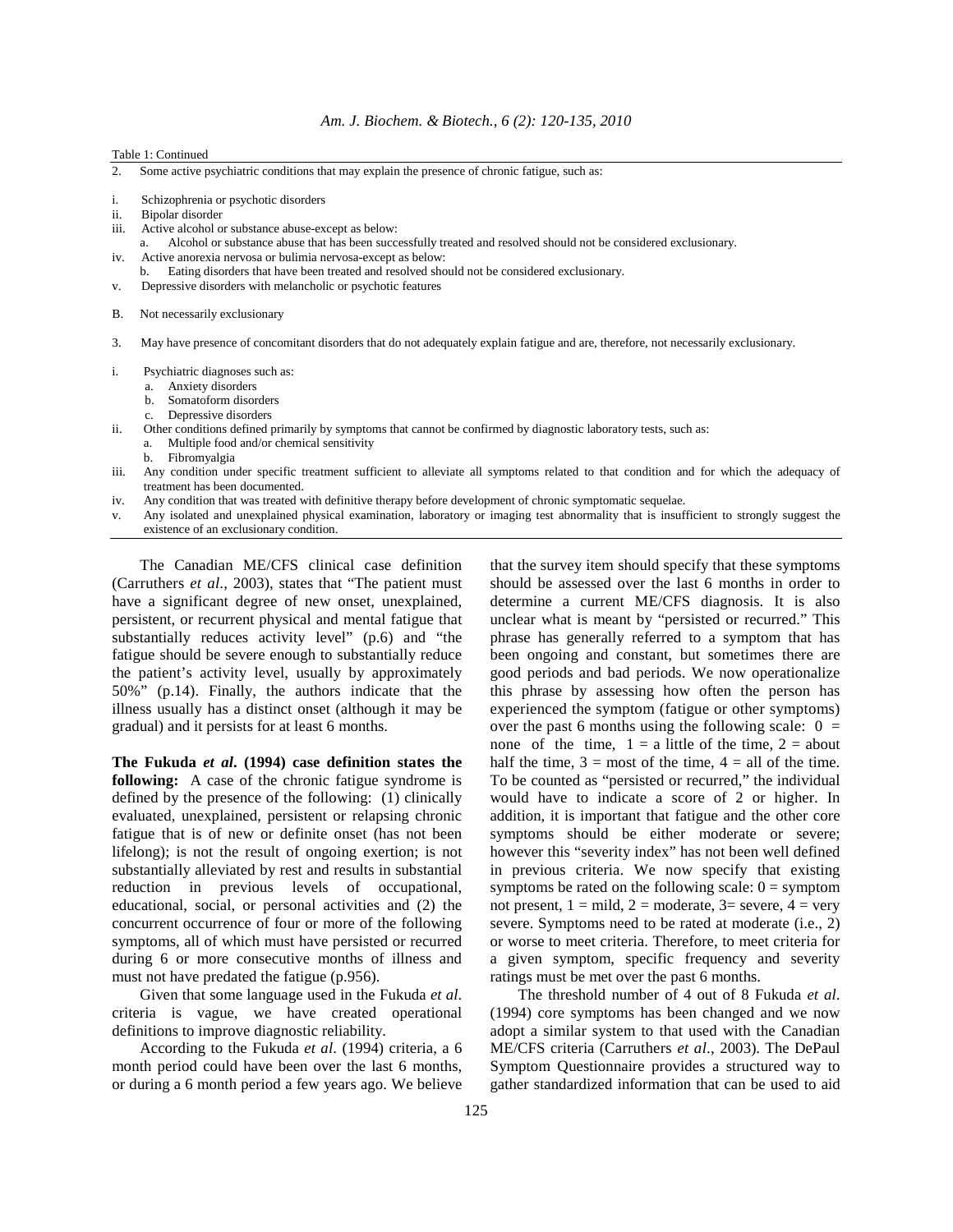in the diagnosis of ME/CFS. For meeting full criteria of ME/CFS, the following six classic ME/CFS symptom categories must occur. A scoring sheet for determining if a person meets ME/CFS criteria and how to score the SF-36 scales can also be obtained by writing the first author.

**Fatigue:** Our first criterion involves persistent or recurring chronic fatigue over the past six months that is not lifelong and results in substantial reductions in previous levels of occupational, educational, social and personal activities. The Fukuda *et al*. (1994) case definition requires that the fatigue not be lifelong and that it be of a new and definite onset. In a revision of the Fukuda *et al*. (1994) criteria, Reeves *et al*. (2003) stated that only participants who recount having always felt severely fatigued should be excluded as having "lifelong" fatigue. We also decided to use this criterion in formulating the diagnostic criteria. A person would not meet this ME/CFS criterion if they answered yes to the following question: "Have you always had persistent or recurring fatigue/energy problems, even back to your earliest memories as a child? By persisting or recurring, we mean that the fatigue/energy problems are usually ongoing and constant, but sometimes there are good periods and bad periods. The original Canadian criteria mentioned a "distinct onset" but allowed for gradual onset. We agree with this guideline, but also note that onset often occurs quickly (within days/weeks), especially following an infectious epsiode/surgery/pregnancy. This is not always when patients get all the symptoms but they notice a distinct difference in their health.

 In terms of fatigue severity ratings, a number of fatigue scales have been used, but Stouten (2005) has warned that many fatigue scales do not accurately represent the severe fatigue that is characteristics of ME/CFS. Deciding on which subscales and cut off scores to use has also been problematic. For example, with the CDC empiric case definition, Reeves *et al*. (2005) used the Multidimensional Fatigue Inventory (MFI) (Smets *et al*., 1995) to assess severe fatigue. The MFI scales range from 4-20 and Reeves *et al*. (2005) defined severe fatigue as a score of greater than or equal to 13 on the MFI general fatigue scale or greater than or equal to 10 on the reduced activity scale. In one study of three groups with CFS, the mean MFI general fatigue scores were 18.3-18.8 (Tiersky *et al*., 2003) and these scores are clearly higher than the Reeves *et al*. (2005) cutoff of 13. In addition, reduced activity items refer to issues that a person with depression might easily endorse. If a person indicated that the following two items were entirely true: "I get little done," and "I

think I do very little in a day," they would meet criterion for fatigue on this scale. Clearly, almost all individuals with depressive disorders would meet this reduced activity criterion. Jason *et al*. (2010b) also found that Reeves *et al*. (2005) cutoff scores for the MFI had inadequate sensitivity and specificity when attempting to differentiate ME/CFS cases from controls.

 In order to avoid the potential pitfalls associated with previous approaches of operationalizing fatigue and to maintain consistency with the Fukuda *et al*. (1994) and Carruthers *et al*. (2003) case definitions, the ME/CFS fatigue criterion is met if a person indicates that their fatigue/extreme tiredness has persisted or recurred over the past 6 months at frequency and severity ratings of 2 or higher. A person must also meet the criteria for substantial reductions described below. Some patients with CFS are not chronically fatigued, but they have a problem of endurance or stamina and need lengthy times to recover following minimal degrees of activity (Hyde, 1999). A person with ME/CFS who participates in very little activity (possibly to minimize ME/CFS symptoms) when compared to his or her same-age peers, could become exhausted upon minimal exertion. While normal fatigue is not activity limiting, the fatigue present in ME/CFS limits the individual's activity to varying degrees. Therefore, in addition to assessing whether or not a person has persistent or recurring chronic fatigue over the past 6 months, we have added questions that identify those individuals who have low stamina and endurance, but currently have less fatigue/energy problems because they are severely limiting their daily activities. Individuals who do not meet the fatigue criterion may still obtain a Clinical ME/CFS diagnosis if they meet the other five criteria.

**Substantial reduction in functioning:** According to the Fukuda *et al*. (1994) criteria, fatigue is associated with substantial reductions in "previous levels of occupational, educational, social, or personal activities" (p.956). Therefore, we have included an assessment of substantial reductions under the fatigue criterion. An instrument that has been frequently used to assess this disability construct is the Medical Outcomes Study Short Form-36 Health Survey (SF-36) (Ware and Sherbourne, 1992). This instrument is a 36 item, broadlybased, self report measure of functional status related to physical and social functioning, physical role functioning, emotional role functioning, bodily pain, general health, vitality, mental health and health transition. Higher scores on this scale indicate higher functioning.

 Reeves *et al*. (2005) empiric CFS case definition selected four of the eight SF-36 subscales to measure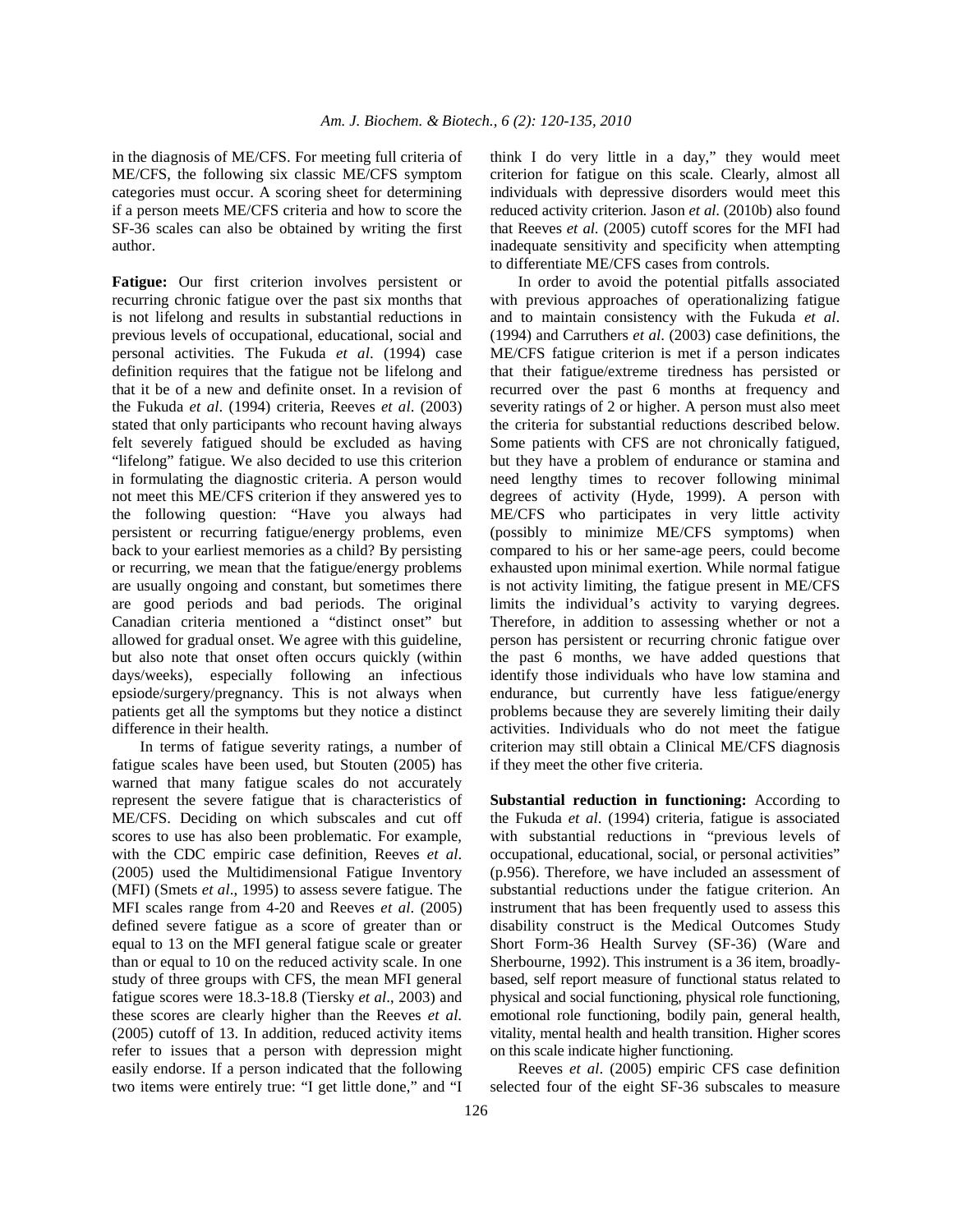disability/substantial reductions. According to Reeves *et al*. (2005) empiric case definition, the disability criterion was met by scoring below the 25th percentile on at least one of the following four SF-36 sub-scales: Physical Functioning (less than or equal to 70), Role-Physical (less than or equal to 50), Social Functioning (less than or equal to 75), or Role-Emotional (less than or equal to 66.7). Based on this system, a person could meet the disability CFS criteria without any reductions in key areas of physical functioning and only have impairment in the role emotional area (e.g., problems with work or other daily activities as a result of emotional problems). Jason *et al*. (2009a) have challenged the inclusion of the Role-Emotional subscale as not being appropriate because it assesses change in function as a result of any emotional problems. Ware *et al*. (2000) found that the mean for Role-Emotional for a clinical depression group was 38.9, indicating that almost all those with clinical depression would meet the CFS disability criterion, as they would be within the lower 25th percentile on this subscale.

 Jason *et al*. (2010c) found that Role-Emotional had the lowest threshold for both identifying individuals with CFS and identifying others who did not have this illness. However, Vitality, Social Functioning and Role-Physical have the highest threshold. In a literature review, the Vitality, Social Functioning and Role-Physical subscales best discriminated those with CFS from controls (Jason *et al*., 2010c). The Vitality scale measures items that assess feeling full of pep and energy, as well as those that focus on feeling worn out or tired. Social functioning is assessed by items that involve interference with your normal social activities with family, friends, neighbors or groups. The Role-Physical subscale focuses on items assessing the need to cut down or limit one's work, social, or other activities, as well as accomplishing less than one might like. In other words, these three subscales capture significant limitations in the person's ability to have energy and accomplish activities in life. To meet the substantial reduction criteria, we now stipulate that at a minimum, a person needs to meet criteria on two of the three designated subscales: Score less than or equal to 35 for Vitality, less than or equal to 62.5 for Social Functioning, or less than or equal to 50 for Role-Physical. The substantial reduction criteria must be met in order for the fatigue criterion of the Revised Canadian ME/CFS case definition to be met.

**Post-exertional malaise and/or post-exertional fatigue:** With activity (it need not be strenuous and may include walking up a flight of stairs, using a computer, reading a book or other activities of daily living such as dressing, bathing, eating, cooking, or shopping), there must be a loss of physical or mental stamina, rapid/sudden muscle or cognitive fatigability, post-exertional malaise and/or post-exertional fatigue and a tendency for other associated symptoms within the patient's cluster of symptoms to worsen. The recovery is slow, often taking 2-24 hours or longer.

 Although a person with ME/CFS may feel better after rest, he or she may get sick again quickly upon minimal activity or exertion. In this case, the rest does not completely eliminate the syndrome but it may provide some relief; therefore, this symptom pattern should not exclude a ME/CFS diagnosis. In the case of an adult who is active (e.g., participates in extracurricular activities, sports, outings with friends) but exhausted, yet also recovers quickly when activity is decreased, the fatigue would be considered the result of ongoing exertion or activity and thus, would be excluded from a diagnosis of ME/CFS. However, a person who participates in very little activity (possibly to minimize ME/CFS symptoms) when compared to his or her same-age peers and who also becomes exhausted upon minimal exertion, would meet the post-exertional malaise criterion. In summary, normal fatigue is not activity limiting, whereas the fatigue/energy problems present in ME/CFS limits the individual's activity to varying degrees. A person experiences post-exertional malaise when recovery does not occur quickly after exhausting activity or when activities have to be restricted to avoid experiencing fatigue/energy problems, or when increased fatigue and/or worsening of symptoms are experienced after exercise.

 Within a group of individuals diagnosed with CFS, Jason *et al*. (1999a) found that post-exertional fatigue or malaise for individuals with CFS ranged from 93.8- 40.6% depending on how the question was asked. There is certainly a need to standardize the questions used to reduce this source of unreliability. In addition, length of the period of post-exertional malaise may vary from activity to activity or by time period within the person. It would be more useful to subgroup patients into the following groups rather than to discount the complaints of patients who do not report experiencing this symptom for 24 hours or longer: Post-exertional malaise lasting for 1-6 hours; post-exertional malaise lasting for 7-23 hours; post-exertional malaise lasting for 24 hours or longer, with exact length specified by patient.

 Recently, Jason *et al*. (2009b) developed the ME/CFS Fatigue Types Questionnaire (MFTQ), a 22 item scale designed to measure the duration, severity and frequency of different fatigue-related sensations and symptoms. The MFTQ appears to be a reliable and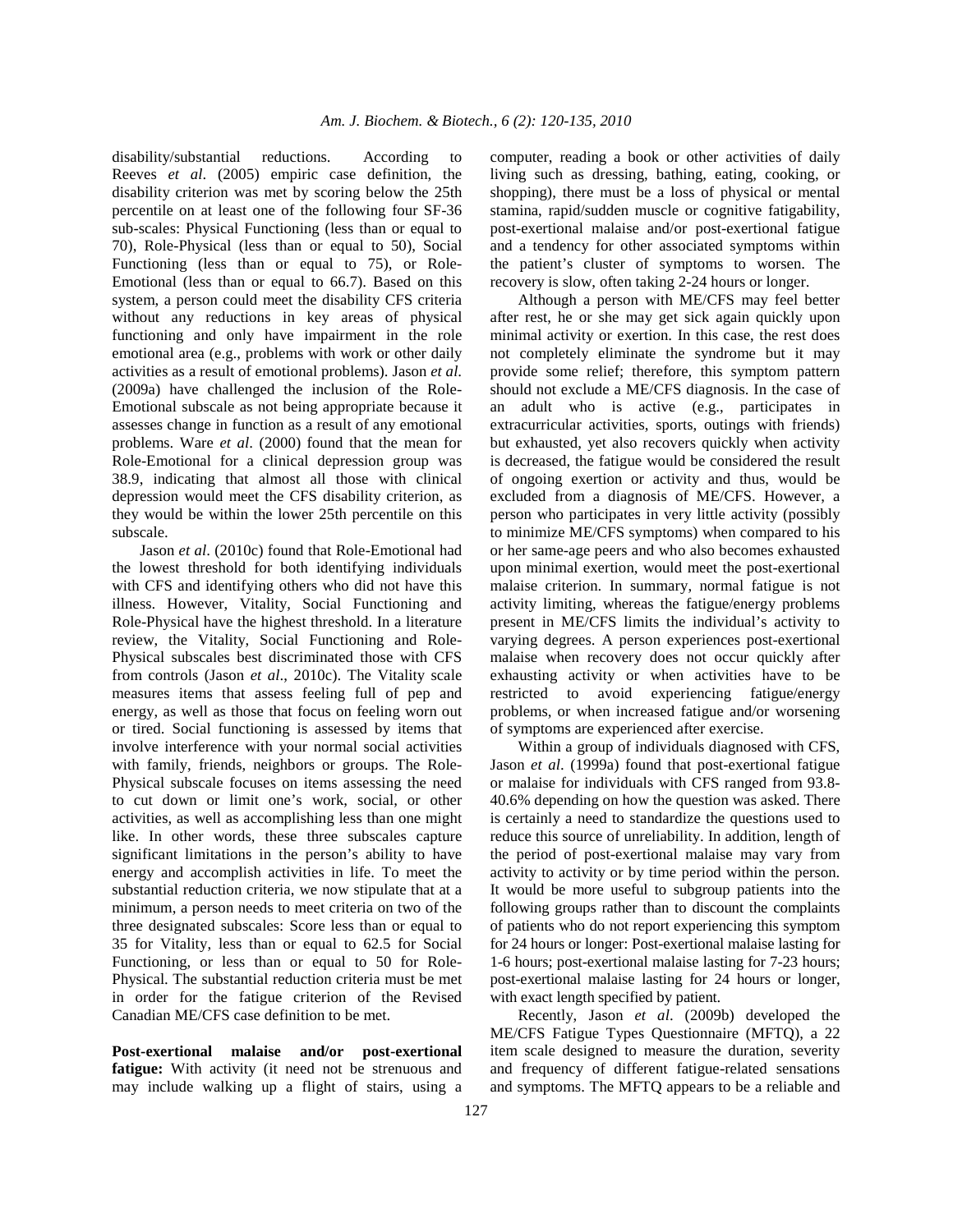valid measure of fatigue types in individuals with ME/CFS. When factor analyzed, several fatigue factors emerged for individuals with CFS (Post-Exertional, Wired, Brain Fog, Energy and Flu-Like fatigue) but the healthy control group only experienced one overall factor involving generalized fatigue. Jason *et al*. (2010d) found that the post-exertional factor had adequate sensitivity and specificity (it was able to identify individuals who had ME/CFS and also exclude individuals who did not have this illness). Five items from the MFTQ with the highest loadings on the postexertional factor included: Dead, heavy feeling that occurs quickly after starting to exercise; next day soreness or fatigue after non-strenuous, everyday activities; mentally tired after the slightest effort; physically drained or sick after mild activity and minimum exercise makes you physically tired (Jason *et al*. 2009b). We included these five items on the DePaul Symptom Questionnaire to measure postexertional malaise. To meet criteria for post-exertional malaise or post-exertional fatigue, one of these items need to be endorsed at sufficient frequency and severity (2 or greater on a scale of 0-4). This number of items was confirmed as having the best sensitivity and specificity (Jason *et al*., 2010d).

**Sleep:** The third symptom category is unrefreshing sleep, or disturbance of sleep quantity or rhythm. As discussed above, many of the symptom criteria lack clear guidelines for clinicians to follow when conducting an assessment. For example, there are no guidelines for how the term "unrefreshing sleep" should be defined and evaluated. Research findings indicate that tiredness is associated with any disturbance in sleep such as too much sleep, sleep at the wrong time and fragmented sleep. Patients with ME/CFS often report unrefreshing, disturbed, or poor quality sleep; however, the Fukuda *et al*. (1994) case definition does not adequately define "nonrestorative sleep" or specify how this complaint should be assessed. It is unclear whether this symptom would be counted for individuals who report nonrestorative sleep for most but not all nights. Additionally, it is not specifically stated if someone would meet this criterion if he or she has restorative sleep but other sleep problems such as difficulties falling asleep, maintaining sleep, or waking up early. Komaroff *et al*. (1996) found that 98% of a chronically fatigued group had sleep disturbances, but only 89% reported awakening unrefreshed. To assess sleep difficulties, it is important to assess for dysfunction in areas beyond just nonrestorative sleep and include prolonged sleep (including frequent naps), disturbed sleep (e.g., inability to fall asleep or early awakening)

and/or day/night reversal. We have included items in the DePaul Symptom Questionnaire that assess several symptom indicators of sleep dysfunction and one symptom needs to meet the frequency and severity ratings of 2 or higher to meet the sleep criterion.

**Myofascial pain, joint pain, abdominal and/or head pain:** The fourth symptom category requires that the person exhibit myofascial pain, joint pain, abdominal and/or head pain. Myofascial pain can include deep pain, abdomen/stomach pain, or achy and sore muscles. Pain, stiffness, or tenderness may occur in any joint but must be present in more than one joint and lacking edema or other signs of inflammation. The pain criterion is met if a person meets the frequency and severity ratings of 2 or higher for one pain symptom.

 Pain is among the most frequently cited reasons for seeking medical attention. However, the assessment of pain is particularly difficult given that the experience of this complaint is highly subjective. For example, pain is difficult to describe and different descriptions may be used by two different individuals to describe the same phenomenon (Turk and Melzack, 1992). Furthermore, the association between physical abnormalities and patients report of pain is often ambiguous and weakly correlated. Physical pathology also has not been found to be predictive of disability (Cats-Baril and Frymoyer, 1991). In fact, there are no isomorphic relationships between reports of pain, disability and tissue pathology. Given the inherent subjectivity of pain and the frequent absence of objective findings to account for this symptom, pain can only be assessed indirectly (Turk and Melzack, 1992). It is recommended that complaints of joint pain and muscle pain be carefully distinguished to ensure accurate reporting of symptoms. Complaints of muscle pain should be described as sensations of pain or aching experienced in the muscles and they should be distinguished from feelings of weakness or pain experienced in other areas such as the joints (Sharpe *et al*., 1991).

 Headaches can occur in a variety of different forms and are typically classified into the following categories: vascular headaches (e.g., migraine, cluster, hypertensive), muscle contraction headaches (e.g., chronic myositis, cervical osteoarthritis, depressive equivalents and conversion reactions) and traction and inflammatory headaches (e.g., mass lesions, temporomandibular joint, occlusive vascular disease). It is not sufficient to simply ask whether the patient has had a previous or lifelong problem with headaches. Such a question is likely to result in inaccurate information because it is not specific enough. Assessment includes whether the headaches the patient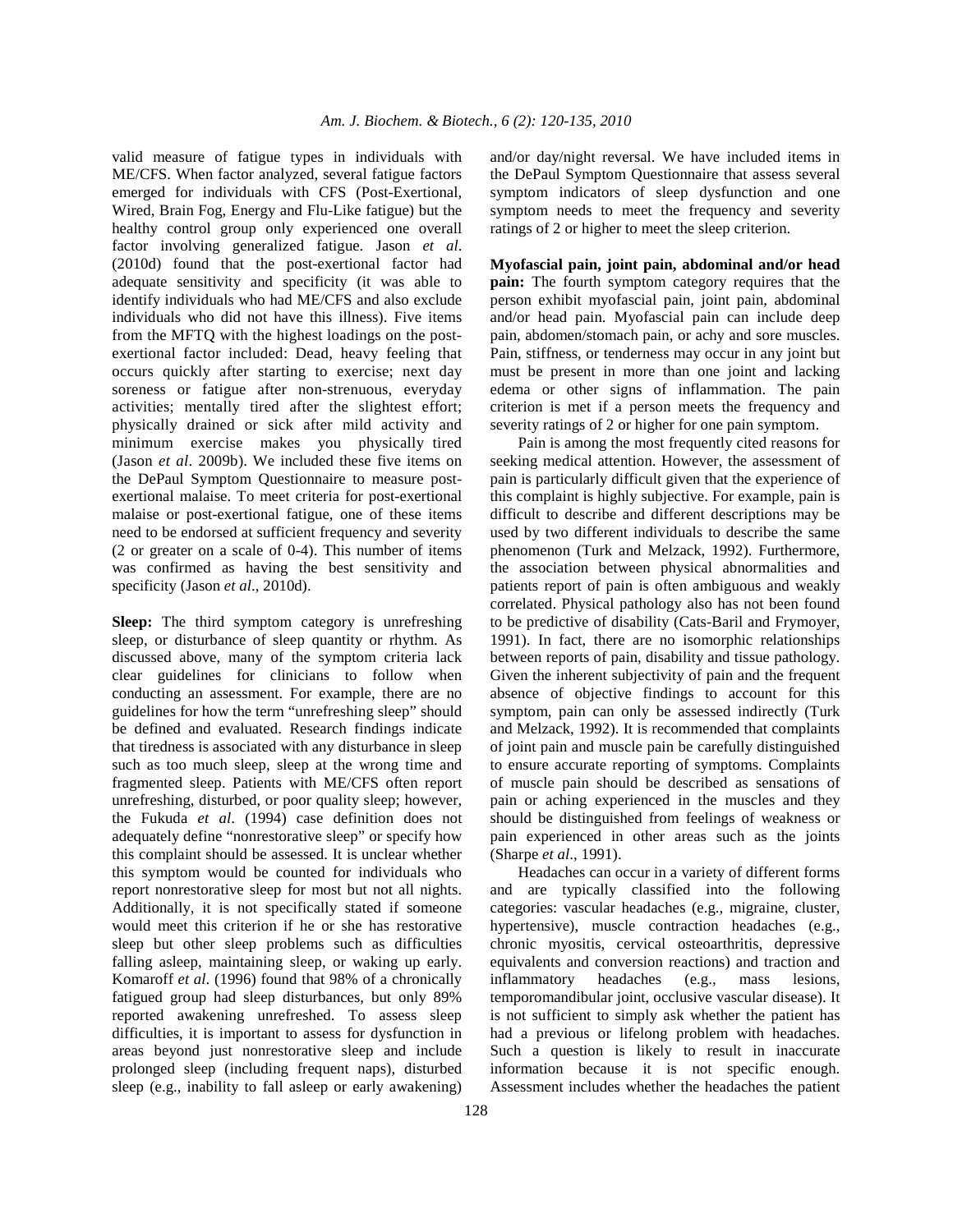is reporting are (1) more frequent than they were before, which would indicate new pattern, (2) of a new type as compared to headaches previously experienced (i.e., location of pain has changed, nature of pain has changed) and (3) different in severity type as compared to headaches previously experienced by the patient. If a patient endorses these three criteria and indicates their headaches meet the frequency and severity cutoffs, then this report of headaches would be counted toward fulfilling the pain criterion.

**Neurological/cognitive manifestations:** The fifth symptom category is the occurrence of two or more neurological/cognitive manifestations at frequency and severity ratings of 2 or higher. People with CFS typically complain that fatigue affects their physical and mental functioning. Generally, patients report problems with concentration and absent mindedness, impaired memory, difficulty making decisions, difficulties taking in written or spoken material and executing familiar sequences of events, such as grocery shopping (Wearden and Appleby, 1997). In addition, many patients with CFS complain that performing mental work is aversive for them, to the degree that they either stop doing it or start to experience symptoms (Wood *et al*., 1994). Aside from cognitive manifestations, many people experience neurological symptoms such as perceptual disturbances (e.g., inability to focus vision and attention), motor disturbances (e.g., muscle weakness and twitches) and overload phenomenon (e.g., sensitivity to light or sound) (Carruthers *et al*., 2003). As a result, many people with CFS describe their neurological/cognitive difficulties as one of the more disabling and troubling symptoms of their illness.

**Autonomic, neuroendocrine, or immune manifestations:** Finally, the sixth symptom category requires at least one symptom at frequency and severity ratings of 2 or higher from two of the following three subcategories: (1) Autonomic manifestations, (2) Neuroendocrine manifestations and (3) Immune manifestations.

**Autonomic manifestations:** Autonomic manifestations include neurally mediated hypotension, postural orthostatic tachycardia, delayed postural hypotension, palpitations with or without cardiac arrhythmias, dizziness, feeling unsteady on the feet, disturbed balance, shortness of breath, nausea, bladder dysfunction and irritable bowel syndrome.

**Neuroendocrine manifestations:** Neuroendocrine manifestations include recurrent feelings of feverishness and cold extremities, subnormal body temperature and marked diurnal fluctuations, sweating episodes, intolerance of extremes of heat and cold, marked weight change-loss of appetite or abnormal appetite and worsening of symptoms with stress.

**Immune manifestations:** Immune manifestations include recurrent flu-like symptoms, non-exudative sore or scratchy throat, repeated fevers and sweats, lymph nodes tender to palpitation--generally minimal swelling noted and new sensitivities to food, odors, or chemicals. Sore throat is one immune manifestation that is often difficult to assess because of its subjective nature. While physical findings are sometimes present and can provide objective evidence of this symptom, often times such findings are not present. According to a study conducted by Gerber *et al*. (1984), sore throat is the third most common reason for patient visits to primary care practitioners. Sore throat is most commonly associated with pharyngitis, the inflammation of the pharynx and surrounding lymphoid tissue. There are numerous other conditions, however, that may also produce sore throat. These conditions range from local disorders (e.g., ear, throat, nose infections) to systemic disorders (e.g., CFS, rheumatoid arthritis, viral hepatitis) and include infectious and non-infectious etiologies (Muhrer, 1991).

**Medical and psychiatric evaluation:** It is critical to do a medical evaluation in order to identify exclusionary medical diagnoses that would explain the fatigue and symptoms (Fukuda *et al*., 1994). Medical diagnoses that have been adequately treated (e.g., Lyme disease) or that are not likely to cause fatigue should not be considered exclusionary. Table 1 lists exclusionary medical conditions as well as those that should not necessarily be considered exclusionary and may present comorbidly with ME/CFS.

 Psychiatric evaluation is essential to rule out psychiatric diagnoses that may be the cause of fatigue and preclude a diagnosis of CFS. The Structured Clinical Interview for the DSM-IV (SCID) (Spitzer *et al*., 1995), a semi-structured psychiatric interview, should be used for psychiatric evaluation. Test-retest reliability was assessed for the SCID yielding good Kappa scores (Williams *et al*., 1992). The professionally administered SCID allows for clinical judgment in the assignment of symptoms to psychiatric or medical categories, a crucial distinction in the assessment of symptoms that overlap between CFS and psychiatric disorders, e.g., fatigue, concentration difficulty and sleep disturbance. A psychodiagnostic study (Taylor and Jason, 1998) validated the use of the SCID in a sample of CFS patients.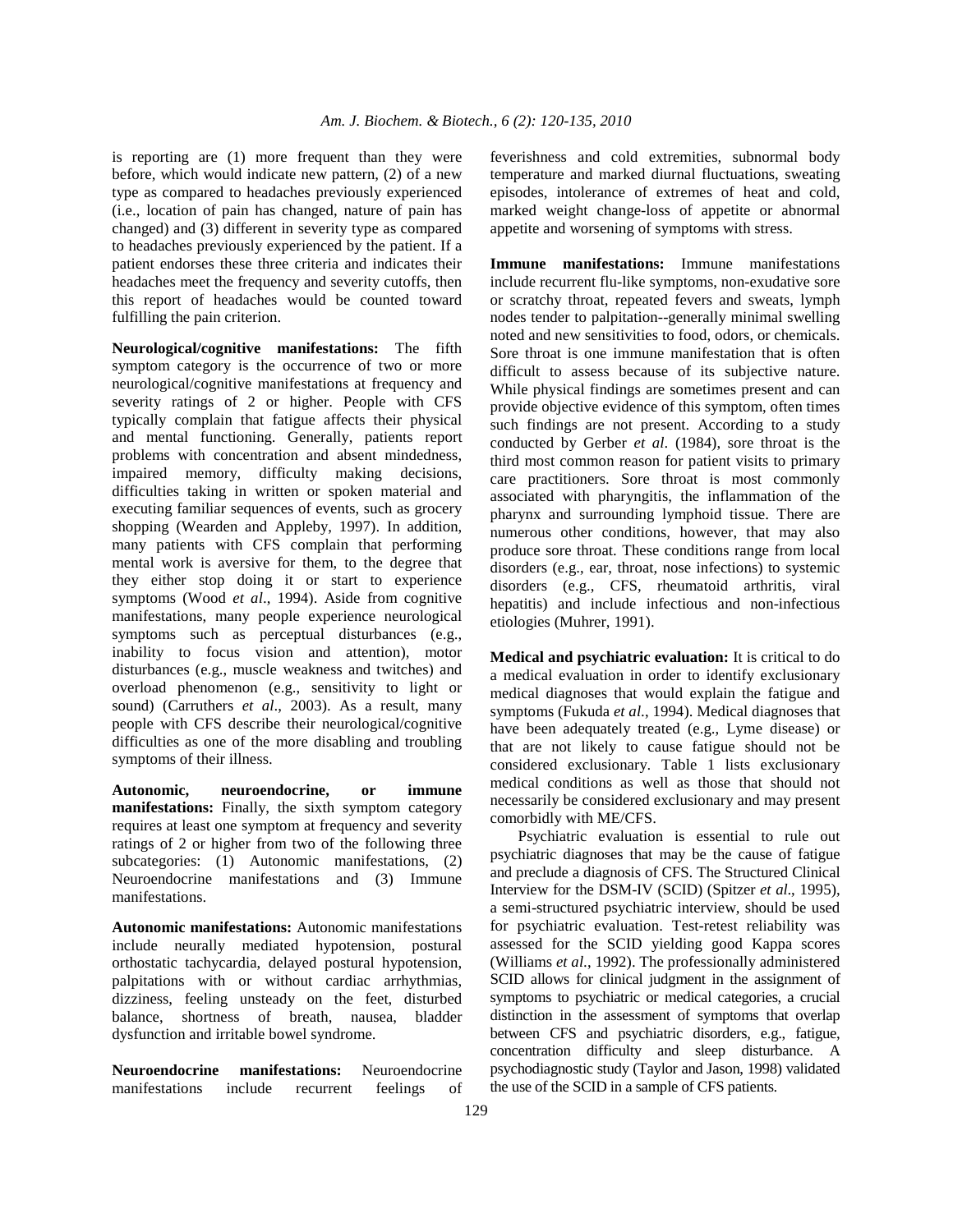Exclusionary psychiatric conditions are noted in Table 1. Major Depressive Disorder with melancholic or psychotic features are considered exclusionary conditions in our criteria, primarily due to the findings that melancholic and psychotic processes represent distinct biological or endocrinological processes and may respond well to antidepressant or antipsychotic medications (Robbins *et al*., 1989; Schulkin, 1994). Reeves *et al*. (2003) has recommended that Major Depressive Disorder with melancholic features, anorexia nervosa, or bulimia, not be considered exclusionary if these conditions have been resolved for more than 5 years before the onset of the current illness. However, for our ME/CFS case definition, eating disorders (i.e., anorexia nervosa and bulimia nervosa) and substance abuse are exclusionary only if the diagnosis is current. A diagnosis of melancholic depression, substance abuse or eating disorder that has been appropriately treated and resolved should not be considered exclusionary. We believe that psychotic disorders of any variety continue to be exclusionary.

**Predating criteria:** The provision that the symptoms such as sore throat or memory impairment not predate the fatigue has also been modified. Some individuals who develop ME/CFS experience a prodromal phase, in which symptoms begin to appear in the year prior to the onset of fatigue. Jason *et al*. (1999a) compared two groups of patients, those with CFS and those with chronic fatigue due to psychiatric reasons. Using the two Fukuda *et al*. (1994) criteria of having six or more months of fatigue and the symptom not predating the illness, only one of eight Fukuda symptoms were significantly different between the two groups. However, if one did not count whether a symptom predated the illness and used both the 6 month criteria as well as only counting moderate to serious manifestations of the illness (as recommended in our current case definition), then four out of the eight symptoms were significantly differentiated between the two groups. There were significantly higher symptoms for the CFS group versus the psychiatric fatigued group for muscle pain (46.9% versus 24.2%), headaches (50.0% versus 21.2%), impaired memory/concentration (65.6% versus 30.3%) and unrefreshing sleep (78.1% versus 39.4%). Therefore, it is not whether a symptom occurred before the illness, but the issue of severity of symptoms that is the best discriminator of those with CFS versus those who have a psychiatric reason for their fatigue. In our revised case definition, we count all symptoms even if they occurred prior to the onset of the fatigue.

**Meeting research versus clinical criteria:** Table 1 provides all the symptoms as specified in the Revised Canadian ME/CFS case definition. Some meet full criteria whereas others who are very symptomatic do not meet full criteria. We argue as we did with the Pediatric case definition (Jason *et al*., 2006) that those that meet full criteria are more homogenous and might be best used for research purposes and we now classify these individuals as meeting the Research ME/CFS criteria. Still, others might have the illness but not meet one of the required criteria. We classified such individual as meeting Clinical ME/CFS criteria. These individuals needed to have six or more months of fatigue and needed to report symptoms in five out of the six ME/CFS symptom categories (one of which has to be post exertional malaise, as it is critical to this case definition). In addition, for autonomic, neuroendocrine and immune manifestations, adults must have at least one symptom in any of these three categories, as opposed to one symptom from two of the three categories. We also have a category called Atypical ME/CFS, which is defined as six or more months of fatigue, but having two to four ME/CFS symptoms. There is also a category called ME/CFS-Like, which involves exhibiting all criteria categories but for a duration of fewer than 6 months. Further, a person could be classified as having ME/CFS in remission if the person had previously been diagnosed with CFS by a physician but was not currently meeting the Research ME/CFS Criteria, Clinical ME/CFS criteria, or Atypical ME/CFS criteria and must have 0 or 1 classic ME/CFS symptoms.

### **CONCLUSION**

 In this study, we present the Revised Canadian ME/CFS case definition, which provides greater specification to the work of Carruthers *et al*. (2003). The scientific enterprise depends on reliable and valid ways of classifying patients into diagnostic categories and this critical research activity can enable investigators to better understand etiology, pathophysiology and treatment approaches for CFS and other disorders (King and Jason, 2005). When diagnostic categories lack reliability and accuracy, the quality of treatment and clinical research can be significantly compromised. A misdiagnosis may lead to improper treatment and in cases of severe illness, the matter of an incorrect diagnosis can have serious consequences. In other words, the validity (i.e., usefulness) of a diagnostic category is inherently limited by its reliability. Therefore, to the extent to which a diagnostic category is unreliable, a limit is placed on its validity for any clinical research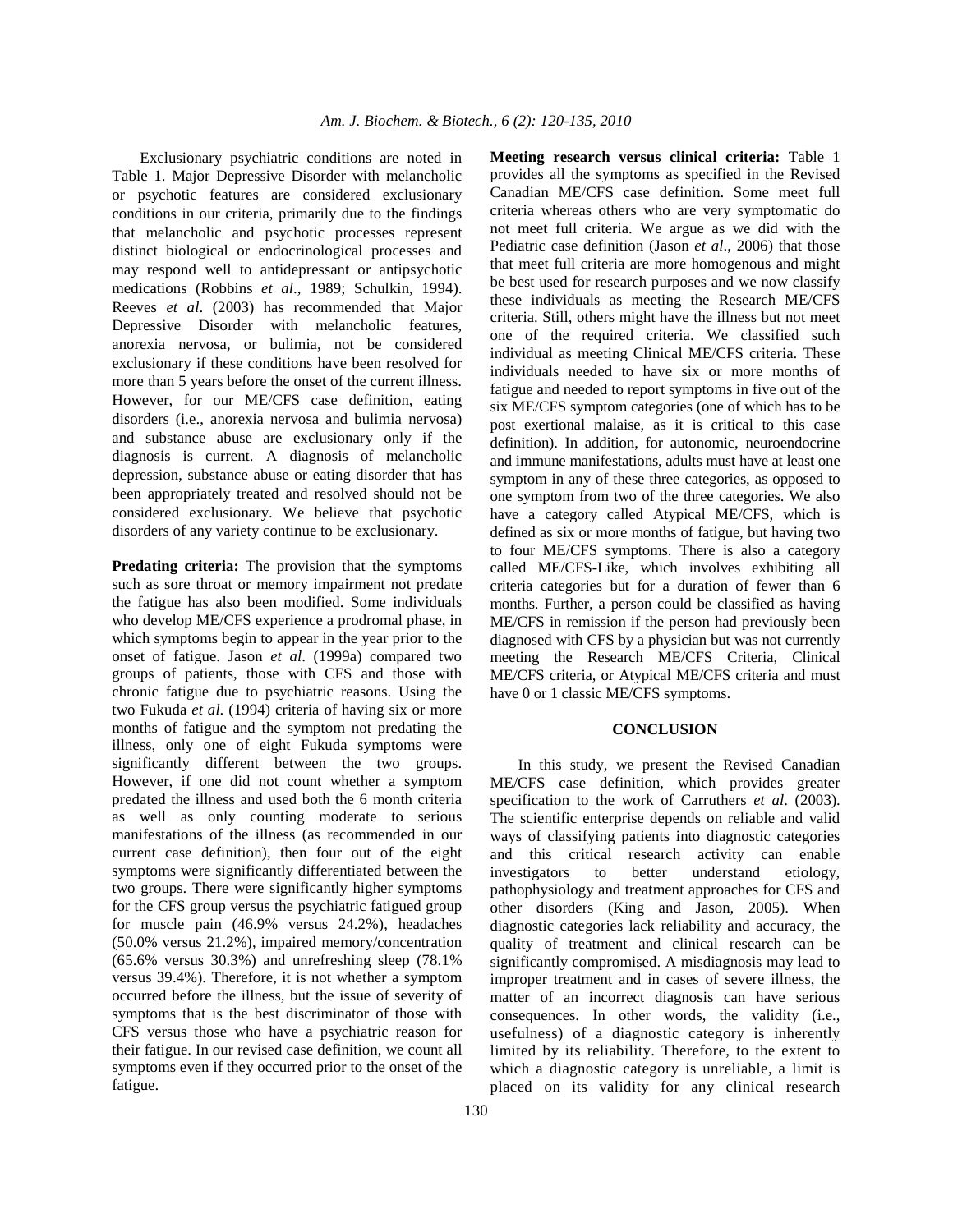(Spitzer *et al*., 1975). The poor understanding of the pathophysiology of ME/CFS may be due case definitions lacking reliabiltiy and validity and improving the case definition may prevent complications in identifying biological markers in this illness. Issues concerning reliability of clinical diagnosis are therefore complex and have important research and practical implications (Jason *et al*., 2005).

 One of the greatest sources of diagnostic unreliability is criterion variance, which is differences in the formal inclusion and exclusion criteria used by clinicians to classify patients into diagnostic categories (Spitzer *et al*., 1975). Cantwell (1996) purports that diagnostic criteria should specify which diagnostic instrument to use, what informants to use and how to rate for presence and severity of the criteria. For example, one might specify that a certain number and type of symptoms should be present in order to make a particular diagnosis. In addition to the importance of the number and type of symptoms, definitions of fatigue should also include specific guidelines pertaining to the importance of symptom severity in the diagnostic procedure. Given the high variability in symptom severity among persons with fatigue, standardized procedures need to be employed for determining whether or not a particular symptom is severe enough to qualify for the diagnosis of fatigue.

 Although brief periods of fatigue (i.e., less than 1 month duration) occur in approximately 15-25% of the population, chronic fatigue occurs in about 4-5% of the population (Jason *et al*., 2010b). In a community-based epidemiologic study of fatigue (Jason *et al*., 1999b), of those identified with six or more months of fatigue, 54% had chronic fatigue explained by medical or psychiatric reasons, including cancer, multiple sclerosis and melancholic depression. If about 5% of the population has six or more months of fatigue and about half of this is due to clear medical or psychiatric reasons, then the critical question is how many of the remaining 2.5% have ME/CFS? The empiric CFS case definition (Reeves *et al*., 2005) estimates that 2.54% do have this illness, so that research group would suggest that almost all would fall within the CFS category. However, Jason *et al*. (2009b) believe that within this 2.54% are mood disorders, which are one of the most prevalent psychiatric disorders (1 month prevalence rate of major depressive episode is 2.2%) (Regier *et al*., 1988). As an example, Major Depressive Disorder (MDD) can be confused with ME/CFS because it has some overlapping symptoms with the illness. It is possible that some patients with MDD also have chronic fatigue and four Fukuda *et al*. (1994) symptoms that can occur with depression (e.g., unrefreshing sleep,

joint pain, muscle pain, impairment in concentration). Consequently, it is possible that some patients with a primary mood disorder could be misdiagnosed as having ME/CFS. Yet, these are distinct illnesses, as several ME/CFS symptoms are not commonly found in depression, including prolonged fatigue after physical exertion, night sweats, sore throats and swollen lymph nodes. Illness onset with ME/CFS often occurs over a few hours or days, whereas primary depression generally shows a more gradual onset. Biological findings also differentiate the two conditions (Jason *et al*., 2005). The inclusion of the latter type of patients in the current ME/CFS case definition could confound the interpretation of epidemiologic and treatment studies; therefore, complicating efforts to identify biological markers for this illness.

 The DePaul Symptom Questionnaire is a useful screening tool to assess for ME/CFS according to the Revised Canadian ME/CFS case definition, but it does not provide the full picture of a patient's symptomatology. Thus, for research purposes, we propose some additional measures that could be administered to obtain more comprehensive data on symptomatology. For fatigue, the Fatigue Severity Scale (FSS) (Krupp *et al*., 1989) is a measure of the behavioral consequences of fatigue. In a study by Jason *et al*. (2010e), the FSS was found to have a better ability to detect cases and non-cases than the MFI (Smets *et al*., 1995), the Fatigue Scale (Chalder *et al*., 1993) and the Profile of Fatigue-Related Symptoms (Ray *et al*., 1992). For sleep disturbances, we suggest the Pittsburgh Sleep Quality Index (Buysse, 1989) for measuring sleep disruptions and sleep quality. Finally, pain symptoms can be assessed with the McGill Pain Questionnaire, a well-validated measure (Melzack, 1975).

 Fukuda *et al*. (1994) recommended subgrouping adult CFS patients and while not the focus of this article, similar efforts suggest this would be appropriate in the study of ME/CFS (Jason *et al*., 2005). Cancer and heart disease are comprised of many subtypes and this may also be the case with ME/CFS. Although ME/CFS has also been referred to as unexplained fatigue, this is also changing with scientific discoveries. For research purposes, each of the six domains that are assessed with the Revised Canadian criteria may be operationalized in more objective and precise ways in the future. For the fatigue criterion, efforts are ongoing to measure actual behavioral abnormalities among ME/CFS patients using actigraphs (Tryon *et al*., 2004). Post-exertional fatigue and pain can be measured by increases in the expression for sensory, adrenergic and immune genes following moderate exercise (Light *et al*., 2009).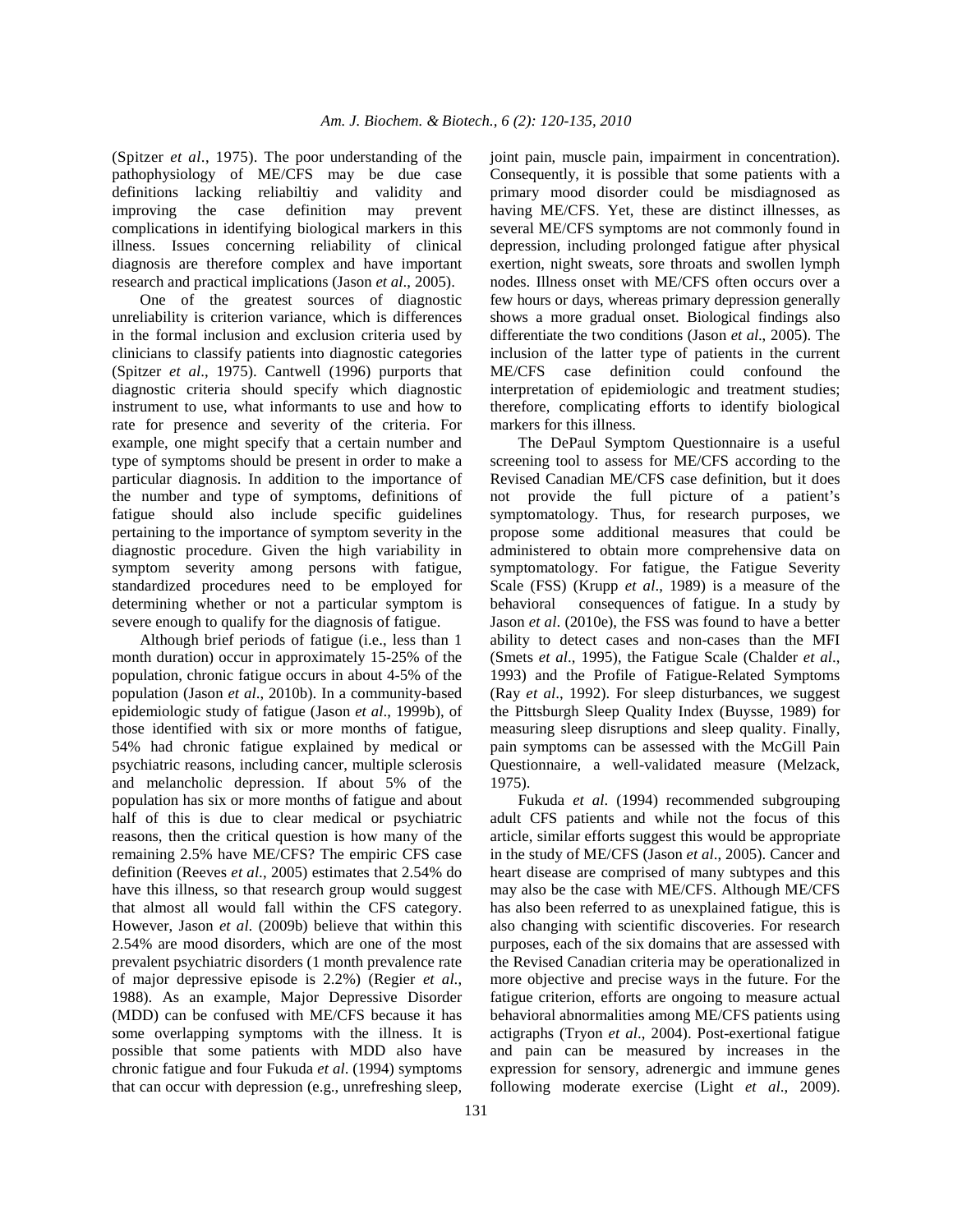Unrefreshing sleep or disturbance of sleep quantity or rhythm disturbance will be measured by polysomnography (Shaver, 2003). Neurological/cognitive manifestations could be measured by objective evidence using functional Magnetic Resonance Imaging (fMRI) (Lange *et al*., 2005). Autonomic manifestations could be assessed by ejection fraction decreases, suggesting left ventricular dysfunction in the heart (Peckerman *et al*., 2003). Neuroendocrine manifestations can be measured by abnormal levels of circulating cortisol (Torres-Harding *et al*., 2008). Finally, immune manifestations could be measured by elevations in CD5+CD19+ subset and decreased natural killer cell cytotoxicity (Maher *et al*., 2003).

 In conclusion, studies examining sources of diagnostic unreliability have shown that criterion variance, differences in the formal inclusion and exclusion criteria used by clinicians to classify patients' data into diagnostic categories, accounts for the largest source of diagnostic unreliability (Spitzer *et al*., 1975). Moreover, research has demonstrated that criterion variance is most likely to occur when operationally explicit criteria do not exist for diagnostic categories (Spitzer *et al*., 1978). The provision of either a structured or semi-structured standardized instrument designed to elicit the required information (formal inclusion and exclusion criteria) would greatly reduce this source of variance and improve the diagnostic reliability of CFS. If ME/CFS is to be diagnosed reliably across health care professionals, we believe that it is imperative to provide specific thresholds and scoring rules for the symptom criteria. Without such standardization, symptom variability will be a function of the assessment procedure and etiological factors. In other words, by determining specific thresholds and scoring rules for the symptom criteria, variability is likely to result in increased diagnostic reliability.

## **REFERENCES**

- Acheson, E.D., 1959. The clinical syndrome variously called benign Myalgic Encephalomyelitis, Iceland disease and epidemic neuromyasthenia. Am. J. Med., 26: 569-95. PMID: 13637100
- Buysse, D.J., 1989. The Pittsburgh sleep quality index: A new instrument for psychiatric practice and research. Psychiatr. Res., 28: 193-213. PMID: 2748771
- Cantwell, D.P., 1996. Classification of child and adolescent psychopathology. J. Child Psychol. Psychiatry, 37: 3-12. PMID: 8655656.
- Carruthers, B.M., A.K. Jain, K.L. DeMeirleir, D.L. Peterson and N.G. Klimas *et al*., 2003. Myalgic Encephalomyelitis/chronic fatigue syndrome: Clinical working case definition, diagnostic and treatments protocols. J. Chronic Fatigue Syndr., 11: 7-115. DOI: 10.1300/J092v11n01\_01
- Cats-Baril, W. and J. Frymoyer, 1991. Identifying patients at risk of becoming disabled because of low back pain. Spine, 16: 605-607. PMID: 1830688
- Chalder, T., G. Berelowitz, T. Pawlikowska, L. Watts and S. Wessley *et al*., 1993. Development of a fatigue scale. J. Psychosom. Med., 37: 147-153.
- Corradi, K.M., L.A. Jason and S.R. Torres-Harding, 2006. Exploratory Subgrouping in CFS: Infectious, Inflammatory and Other. In: Advances in Psychology Research, Columbus, A. (Eds.). Hauppauge, Nova Science Publishers, New York, ISBN: 1-60021-105-4, pp: 115-127.
- Dowsett, E.G., A.M. Ramsay, R.A. McCartney and E.J. Bell, 1990. Myalgic encephalomyelitis-a persistent enteroviral infection? Postgrad. Med. J., 66: 526-530. PMID: 2170962
- Dowsett, E.G., E.M. Goudsmit, A. Macintyre and C. Shepherd, 1994. London Criteria for Myalgic Encephalomyelitis. In: Report from the National Task Force on Chronic Fatigue Syndrome (CFS), Post Viral Fatigue Syndrome (PVFS), Myalgic Encephalomyelitis (ME), Tyrrell, D. (Ed.). Westcare, Clifton, pp: 96-98.
- Friedberg, F., L. Dechene, M. McKenzie and R. Fontanetta, 2000. Symptom patterns in long-term chronic fatigue syndrome. J. Psychosom. Res., 48: 59-68. DOI: 10.1016/S0022-3999(99)00077-X
- Fukuda, K., S.E. Straus, I. Hickie, M.C. Sharpe and J.G. Dobbins *et al*., 1994. The chronic fatigue syndrome: A comprehensive approach to its definition and study. Ann. Intern. Med., 121: 953-959. PMID: 7978722
- Gerber, M., R.W. Ryan, R.C. Tilton and J.E. Watson, 1984. Role of Chlamydia trachomatis in acute pharyngitis in young adults. J. Clin. Microbiol., 20: 993-994. PMID: 6511881
- Goudsmit, E., C. Shepherd, C.P. Dancey and S. Howes, 2009. ME: Chronic fatigue syndrome or a distinct clinical entity? Health Psychol. Update, 18: 26-31. PMID: 19576714
- Holmes, G.P., J.E. Kaplan, N.M. Gantz, A.L. Komaroff and L.B. Schonberger *et al*., 1988. Chronic fatigue syndrome: A working case definition. Ann. Intern. Med., 108: 387-389. PMID: 2829679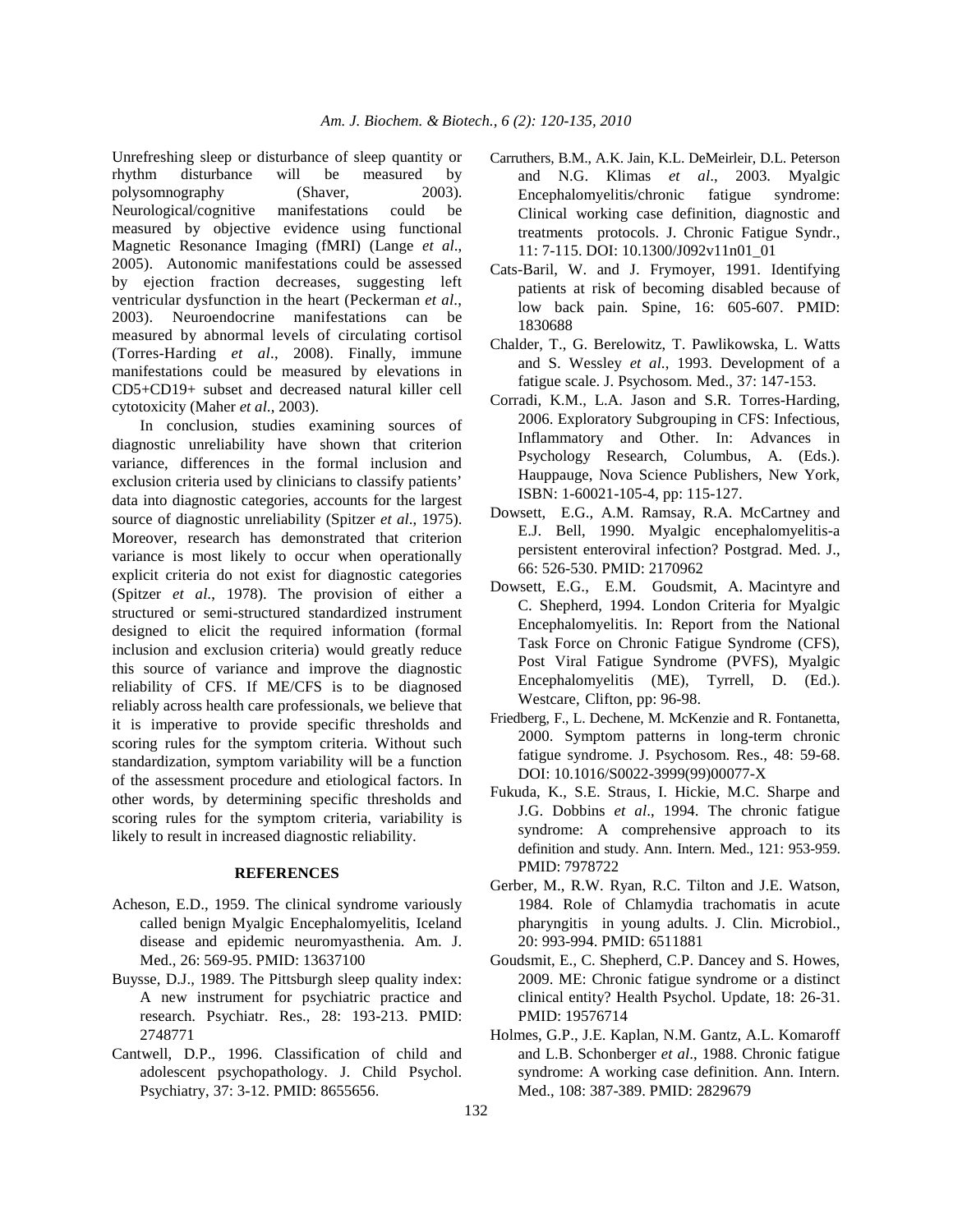- Hyde, B., 1999. Are Myalgic encephalomyelitis and chronic fatigue syndrome synonymous? Syndr. Sentinel., 3: 5-8.
- Hyde, B.M., J.A. Goldstein and P. Levine, 1992. The Clinical and Scientific Basis of Myalgic Encephalomyelitis/Chronic Fatigue Syndrome. Nightingale Research Foundation, Canada, ISBN: 10: 0969566204, pp: 724.
- Janal, M.N., D.S. Ciccone and B.H. Natelson, 2006. Sub-typing CFS patients on the basis of 'minor' symptoms. Biol. Psychol., 73: 124-31. PMID: 16473456
- Jason, L.A., N. Porter, E. Shelleby, L. Till and D.S. Bell *et al*., 2010a. Examining criteria to diagnose ME/CFS in pediatric samples. (In Press).
- Jason, L.A., M. Evans, M. Brown and N. Porter, 2010b. What is fatigue? Pathological and non-pathological fatigue. Acad. Phys. Med. Rehabil, 2: 327-331. DOI: 10.1016/j.pmrj.2010.03.028
- Jason, L.A., M. Brown, M. Evans, V. Anderson, A. Lerch, A. Brown *et al*., 2010c. Measuring substantial reduction in functioning with CFS. (In Press).
- Jason, L.A., M. Evans, M. Brown, N. Porter and A. Brown *et al*., 2010d. Fatigue scales and chronic fatigue syndrome: Issues of sensitivity and specificity. (In Press).
- Jason, L.A., M. Evans, A. Brown, M. Brown and N. Porter *et al*., 2010e. Sensitivity and specificity of the CDC empirical chronic fatigue syndrome case definition. Psychology, 1: 9-16. DOI: 10.4236/psych.2010.11002
- Jason, L.A., C.P. King, J.A. Richman, R.R. Taylor and S.R. Torres *et al*., 1999a. US case definition of chronic fatigue syndrome: Diagnostic and theoretical issues. J. Chronic Fatigue Syndr., 5: 3-33. DOI: 10.1300/J092v05n03\_02
- Jason, L.A., J.A. Richman, A.W. Rademaker, K.M. Jordan and A.V. Plioplys *et al*., 1999b. A communitybased study of chronic fatigue syndrome. Arch. Intern. Med., 159: 2129-2137. PMID: 10527290
- Jason, L.A. and M. Choi, 2008. Dimensions and Assessment of Fatigue. In: Fatigue Science for Human Health, Watanabe, Y., B. Evengard, B.H. Natelson, L.A. Jason and H. Kuratsune (Eds.). Springer, Tokyo, ISBN: 978-4-431-73463-5, pp: 1-16.
- Jason, L.A. and R.R. Taylor, 2002. Applying cluster analysis to define a typology of chronic fatigue syndrome in a medically-evaluated, random community sample. Psychol. Health, 17: 323-337. DOI: 10.1080/08870440290029575
- Jason, L.A., J. Helgerson, S.R. Torres-Harding, A.W. Carrico and R.R. Taylor, 2003. Variability in diagnostic criteria for chronic fatigue syndrome may result in substantial differences in patterns of symptoms and disability. Eval. Health Prof, 26: 3-22. PMID: 12629919
- Jason, L.A., K. Corradi and S. Torres-Harding, 2007. Toward an empirical case definition of CFS. J. Soc. Serv. Res., 34: 43-54. DOI: 10.1300/J079v34n02\_04
- Jason, L.A., K. Corradi, S. Torres-Harding, R.R. Taylor and C. King, 2005. Chronic fatigue syndrome: The need for subtypes. Neuropsychol. Rev., 15: 29-58. DOI: 10.1007/s11065-005-3588-2
- Jason, L.A., N. Najar, N. Porter and C. Reh, 2009a. Evaluating the centers for disease control's empirical chronic fatigue syndrome case definition. J. Disabil. Policy Stud., 20: 93-100*.* DOI: 10.1177/1044207308325995
- Jason, L.A., T. Jessen, N. Porter, A. Boulton and M.G. Njoku *et al*., 2009b. Examining types of fatigue among individuals with ME/CFS. Disability Stud. Q., 29. http://www.dsqsds.org/article/view/938/1113
- Jason, L.A., R.R. Taylor, C.L. Kennedy, K. Jordan and C. Huang *et al*., 2002a. A factor analysis of chronic fatigue symptoms in a community-based sample. Soc. Psychiat. Psychiatr. Epidemiol., 37: 183-189. DOI: 10.1007/s001270200013
- Jason, L.A., S.R. Torres-Harding, A.W. Carrico and R.R. Taylor, 2002b. Symptom occurrence with chronic fatigue syndrome. Biol. Psychol., 59: 15-27. DOI: 10.1016/S0301-0511(01)00120-X
- Jason, L.A., S.R. Torres-Harding, R.R. Taylor and A.W. Carrico, 2001. A comparison of the 1988 and 1994 diagnostic criteria for chronic fatigue syndrome. J. Clin. Psychol. Med. Sett., 8: 337-343. DOI: 10.1023/A:1011981132735
- Jason, L.A., S.R. Torres-Harding, A. Jurgens and J. Helgerson, 2004. Comparing the Fukuda et al. criteria and the Canadian case definition for chronic fatigue syndrome. J. Chronic Fatigue Syndr., 12: 37-52. DOI: 10.1300/J092v12n01\_03
- Jason, L.A., D.S. Bell, K. Rowe, E.L.S. Van Hoof and K. Jordan *et al*., 2006. A pediatric case definition for ME/CFS. J. Chronic Fatigue Syndr., 13: 1-44.
- Katon, W. and J. Russo, 1992. Chronic fatigue syndrome criteria. A critique of the requirement for multiple physical complaints. Arch. Intern. Med., 152: 1604-1609. DOI: 10.1300/J092v13n02\_01
- Katon, W.J., D.S. Buchwald, G.E. Simon, J.E. Russo and P.J. Mease, 1991. Psychiatric illness in patients with chronic fatigue syndrome and rheumatoid arthritis. J. Gen. Intern. Med., 6: 277-285. DOI: 10.1007/BF02597420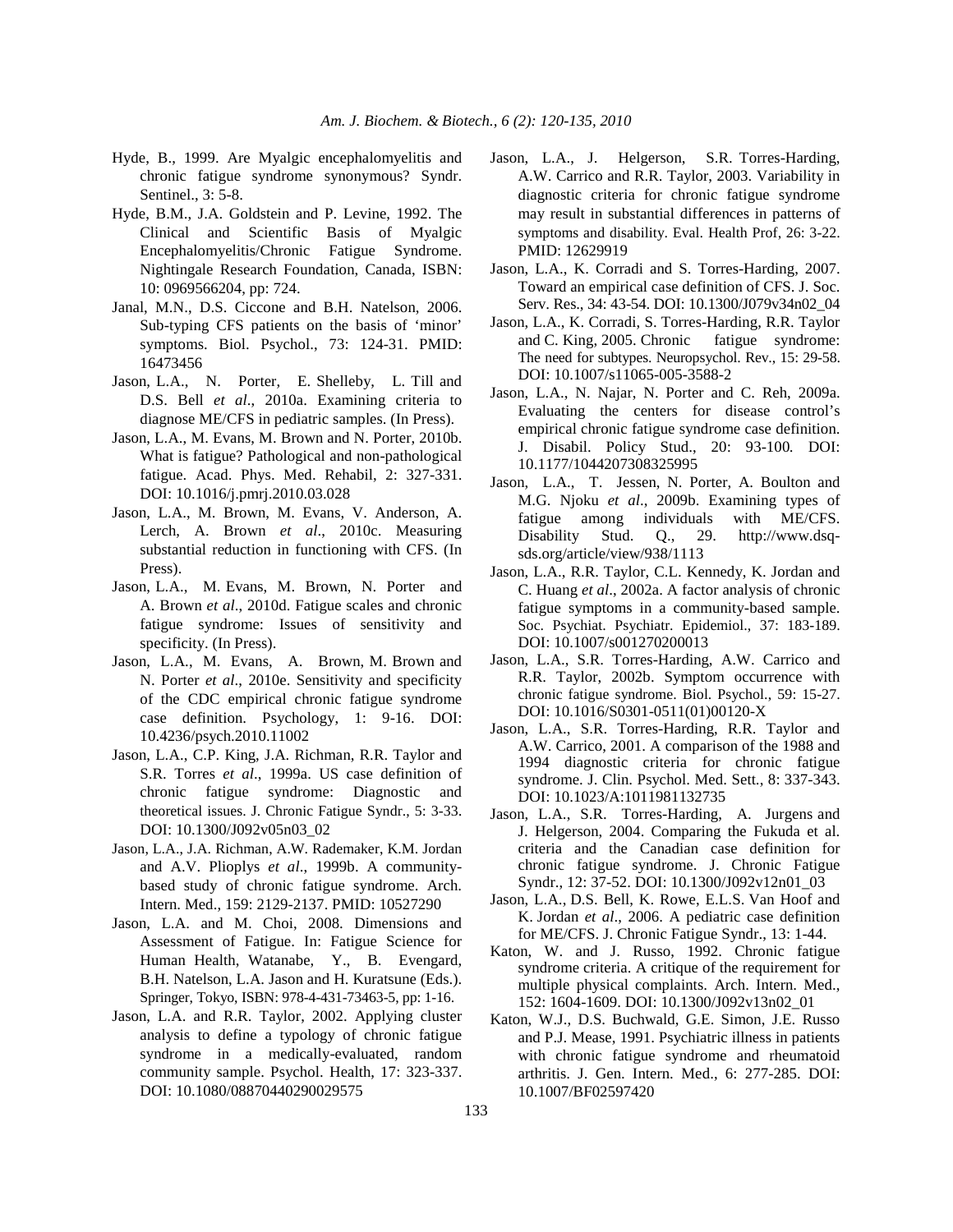- King, C.P. and L.A. Jason, 2005. Improving the diagnostic criteria and procedures for chronic fatigue syndrome. Biol. Psychol., 68: 87-106. DOI: 10.1016/J.BIOPSYCHO.2004.03.015
- Komaroff, A.L., L.R. Fagioli, A.M. Geiger, T.H. Doolittle and J. Lee *et al*., 1996. An examination of the working case definition of Chronic Fatigue Syndrome. Am. J. Med., 100: 56-64. DOI: 10.1016/S0002-9343(96)90012-1
- Krupp, L.B., N.G. LaRocca, J. Muir-Nash and A.D. Steinberg, 1989. The fatigue severity scale: Application to patients with multiple sclerosis and systemic lupus erythematosus. Arch. Neurol., 46: 1121-1123. PMID: 2803071
- Lange, G., J. Steffner, D.B. Cook, B.M. Bly and C. Christodoulou *et al*., 2005. Objective evidence of cognitive complaints in chronic fatigue syndrome: A BOLD fMRI study of verbal working memory. Neuroimage, 26: 513-524. PMID: 15907308
- Light, A.R., A.T. White, R.W. Hughen and K.C. Light, 2009. Moderate exercise increases expression for sensory, adrenergic and immune genes in chronic fatigue syndrome patients but not in normal subjects. J. Pain, 10: 1099-1112. PMID: 19647494
- Lloyd, A.R., I. Hickie, C.R. Boughton, O. Spencer and D. Wakefield, 1990. Prevalence of chronic fatigue syndrome in an Australian population. Med. J. Aust., 153: 522-528. PMID: 2233474
- Maher, K.J., N.G. Klimas and M.A. Fletcher, 2003. Immunology. In: Handbook of Chronic Fatigue Syndrome, Jason, L.A., P.A. Fennell and R.R. Taylor (Eds.). Wiley, New York, ISBN: 0-471-41512-X, pp: 124-151.
- Melzack, R., 1975. The McGill pain questionnaire: Major properties and scoring methods. Pain, 1: 277-299. DOI: 10.1016/0304-3959(75)90044-5
- Muhrer, J., 1991. Diagnostic considerations in the evaluation and treatment of sore throat. Nurse Prac., 16: 33-45. PMID: 1945075
- Nisenbaum, R., M. Reyes, A.C. Mawle and W.C. Reeves, 1998. Factor analysis of unexplained severe fatigue and interrelated symptoms: Overlap with criteria for chronic fatigue syndrome. Am. J. Epidemiol., 148: 72-77. PMID: 9663406
- Nisenbaum, R., M. Reyes, E.R. Unger and W.C. Reeves, 2004. Factor analysis of symptoms among subjects with unexplained chronic fatigue. What can we learn about chronic fatigue syndrome? J. Psychosom. Res., 56: 171-178. PMID: 15016574
- Peckerman, A., R. Chemitiganti, C. Zhao, K. Dahl and B.H. Natelson *et al*., 2003. Left ventricular function in Chronic Fatigue Syndrome (CFS): Data from nuclear ventriculography studies of responses to exercise and portural stress. FASEB, 17: 853-853.
- Ramsay, A.M., 1981. Myalgic Encephalomyelitis: A baffling syndrome with a tragic aftermath. The ME Association. http://www.25megroup.org/Information/Medical/b
- affling%20syndrome.htm Ramsay, A.M., 1988. Myalgic Encephalomyelitis and Postviral Fatigue States: The Saga of Royal Free Disease. 2nd Edn., Gower Publishing Co, London, pp: 68.
- Ray, C., W.R.C. Weir, S. Cullen and S. Phillips, 1992. Development of a measure of symptoms in chronic fatigue syndrome: the Profile of Fatigue-Related Symptoms (PFRS). Psychol. Health, 7: 27-43. DOI: 10.1080/08870449208404293
- Reeves, W.C., A. Lloyd, S.D. Vernon, N. Klimas and L. Jason *et al*., 2003. Identification of ambiguities in the 1994 chronic fatigue syndrome research case definition and recommendations for-resolution. BMC Health Serv. Res., 3: 25-25. DOI: 10.1186/1472-6963-3-25
- Reeves, W.C., D. Wagner, R. Nisenbaum, J.F. Jones and B. Gurbaxani *et al*., 2005. Chronic fatigue syndrome-a clinical empirical approach to its definition and study. BMC. Med., 3: 19-19. DOI: 10.1186/1741-7015-3-19
- Reeves, W.C., J.J. Jones, E. Maloney, C. Heim and D.C. Hoaglin *et al*., 2007. New study on the prevalence of CFS in metro, urban and rural Georgia populations. Popul. Health Metrics, 5: 5- 5. DOI: 10.1186/1478-7954-5-5
- Regier, D.A, J.H. Boyd and J.D. Burke Jr., 1988. Onemonth prevalence of mental disorders in the United States: Based on five epidemiological catchment area sites. Arch. Gen. Psychiatry, 45: 977-986. PMID: 3263101
- Reyes, M, R. Nisenbaum D.C. Hoaglin E.R. Unger and C. Emmons *et al*., 2003. Prevalence and incidence of chronic fatigue syndrome in Wichita, Kansas. Arch. Intern. Med., 163: 1530-1536. PMID: 12860574
- Robbins, D.R., N.E. Alessi and M.V. Colfer, 1989. Treatment of adolescents with major depression: Implications of the DST and the melancholic clinical subtype. J. Affect. Disord., 17: 99-104. PMID: 2527896
- Rowe, K.S. and K.J. Rowe, 2002. Symptom Patterns of Children and Adolescents with Chronic Fatigue Syndrome. In: International Perspectives on Child and Adolescent Mental Health, Singh, N.N., T.H. Ollendick and A.N. Singh (Eds.). Elsevier Science Ltd., Oxford, ISBN: 0-08-043861-X, pp: 395-421.
- Schluederberg, A., S.E. Straus, P. Peterson, S. Blumenthal and A.L. Komaroff *et al*., 1992. Chronic fatigue syndrome research: Definition and medical outcome assessment. Ann. Intern. Med., 117: 325-331. PMID: 1322076